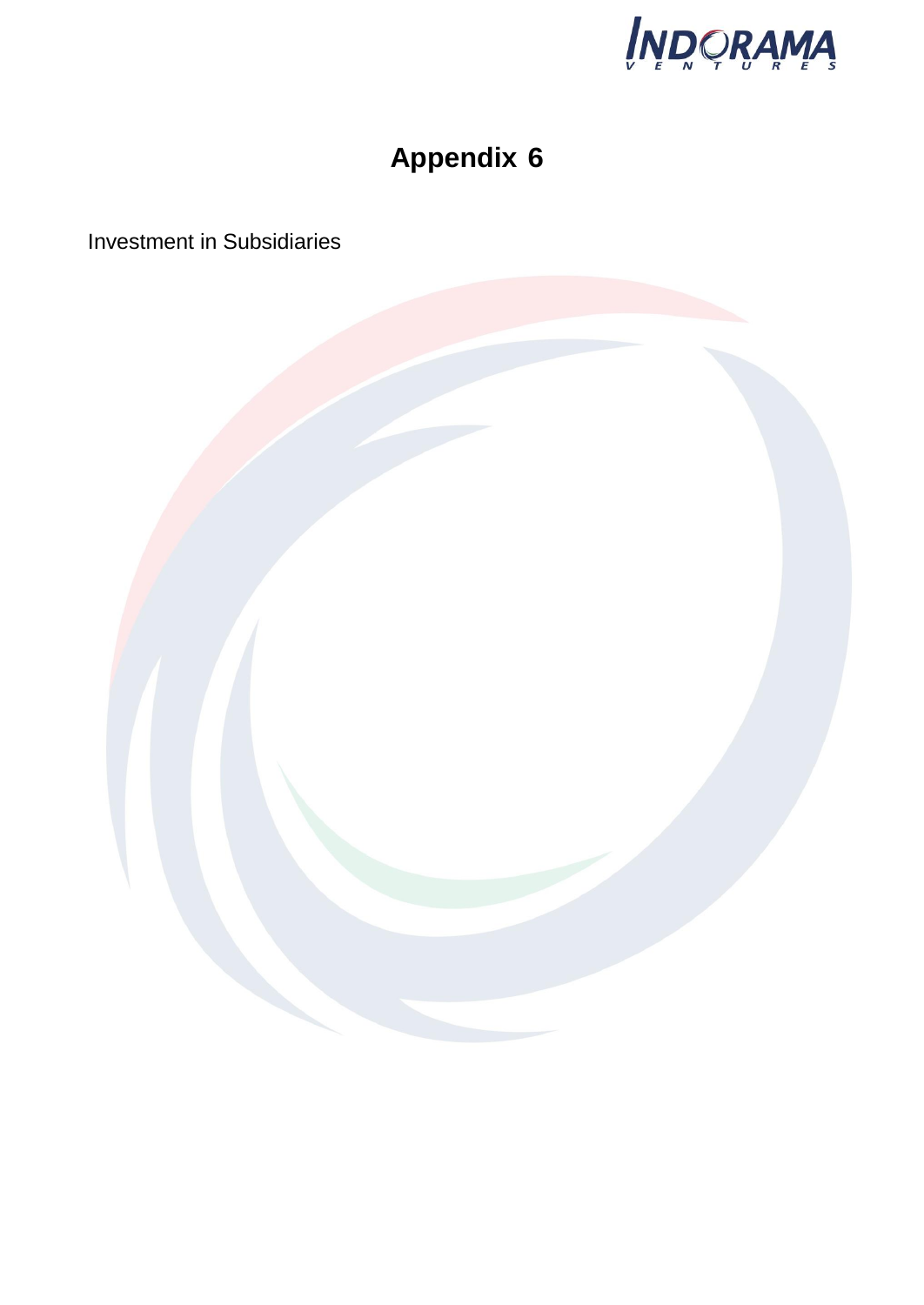

#### **Investment in Subsidiaries**

#### *As of 31st December 2021*

|                | <b>EG&amp;EO Business</b>                          |            |                       |                      |              |
|----------------|----------------------------------------------------|------------|-----------------------|----------------------|--------------|
| No.            | <b>Company Name/Address</b>                        | Country    | <b>Type of Shares</b> | <b>Shares Issued</b> | Shareholding |
| $\mathbf{1}$   | Indorama Ventures (Oxide & Glycols) LLC            | <b>USA</b> | (Membership           |                      | 99.99%       |
|                | Corporation Service Company, 251 Little Falls      |            | Interest)             |                      |              |
|                | Drive, Wilmington, Delaware 19808, USA             |            |                       |                      |              |
|                | Tel: +1 847 943 3100                               |            |                       |                      |              |
|                | Fax: +1 847 943 3196                               |            |                       |                      |              |
|                | <b>Olefins Business</b>                            |            |                       |                      |              |
| No.            | <b>Company Name/Address</b>                        | Country    | <b>Type of Shares</b> | <b>Shares Issued</b> | Shareholding |
| $\mathbf{1}$   | <b>Indorama Ventures Olefins LLC</b>               | <b>USA</b> | (Membership           |                      | 90.40%       |
|                | Corporation Service Company, 251 Little Falls      |            | Interest)             |                      |              |
|                | Drive, Wilmington, Delaware 19808, USA             |            |                       |                      |              |
|                | Tel: +1 337 502 4678                               |            |                       |                      |              |
|                | Fax: N/A                                           |            |                       |                      |              |
|                | <b>PTA Business</b>                                |            |                       |                      |              |
| No.            | <b>Company Name/Address</b>                        | Country    | <b>Type of Shares</b> | <b>Shares Issued</b> | Shareholding |
| $\mathbf{1}$   | TPT Petrochemicals Public Company Limited          | Thailand   | Common Share          | 492,500,000          | 99.97%       |
|                | 75/116-117, Ocean Tower 2, 41 <sup>st</sup> Floor, |            |                       |                      |              |
|                | Soi Sukhumvit 19 (Wattana), Sukhumvit Road,        |            |                       |                      |              |
|                | Klongtoey Nuer, Wattana, Bangkok 10110,            |            |                       |                      |              |
|                | Thailand                                           |            |                       |                      |              |
|                | Tel: +66 2 661 6661                                |            |                       |                      |              |
|                | Fax: $+6626616664 - 5$                             |            |                       |                      |              |
|                |                                                    |            |                       |                      |              |
| $\overline{2}$ | <b>PT. Indorama Petrochemicals</b>                 | Indonesia  | Common Share          |                      | 99.99%       |
|                | Graha Irama, 16th Floor, Jalan H R Rasuna Said,    |            |                       | 2,535,200            |              |
|                | Blok X-1, Kav. 1-2, Kuningan Timur, Setiabudi,     |            | Class A               | 1,833,743            |              |
|                | Jakarta Selatan 12950, Indonesia                   |            | Class B               | 166,257              |              |
|                | Tel: +62 21 526 1555                               |            | Class C               | 50,000               |              |
|                | Fax: +62 21 526 4436                               |            | Class D               | 200,000              |              |
|                |                                                    |            | Class E               | 250,000              |              |
|                |                                                    |            | Class F               | 35,200               |              |
|                |                                                    |            |                       |                      |              |
| 3              | Indorama Ventures PTA Montreal LP.                 | Canada     | (Partnership          | 290,000,000          | 99.99%       |
|                | 10200 rue Sherbrooke E., Montreal-Est,             |            | Interest)             |                      |              |
|                | Quebec H1B 1B4, Canada                             |            |                       |                      |              |
|                | Tel: +1(514) 645 7887 (365)                        |            |                       |                      |              |
|                | Fax: +1 514 645 9115                               |            |                       |                      |              |
|                |                                                    |            |                       |                      |              |
| $\overline{4}$ | Indorama Ventures Portugal PTA -                   | Portugal   | Quota                 | $\mathbf{1}$         | 99.99%       |
|                | Unipessoal, LDA.                                   |            |                       |                      |              |
|                | ZILS Zona 2, Lote 2E1, Monte Feio, 7520-064        |            |                       |                      |              |
|                | Sines, Portugal                                    |            |                       |                      |              |
|                | Tel: +351 269 189 000                              |            |                       |                      |              |
|                | Fax: +351 269 189 099                              |            |                       |                      |              |
|                |                                                    |            |                       |                      |              |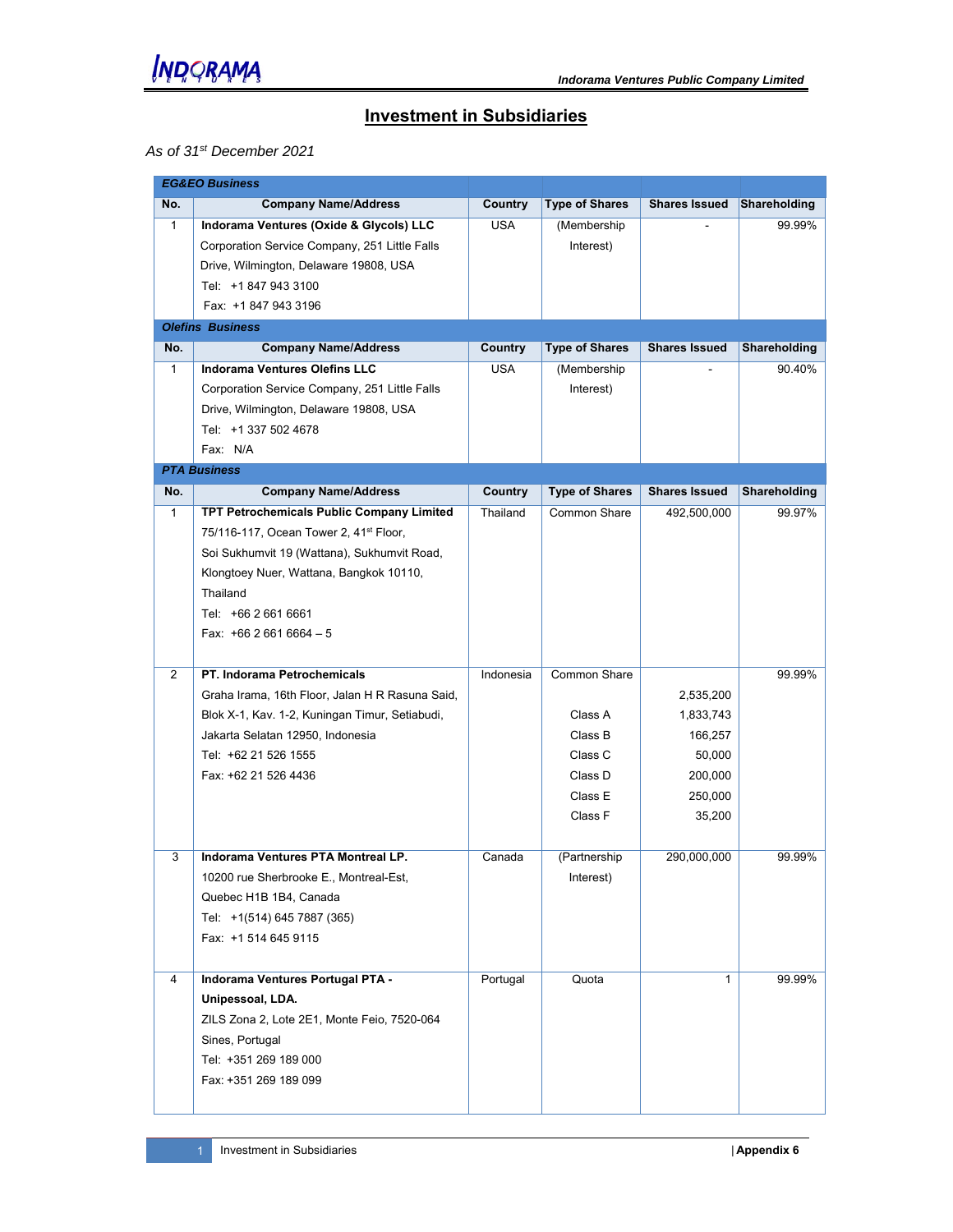|                | <b>PTA &amp; PET Business</b>                               |             |                       |                      |              |
|----------------|-------------------------------------------------------------|-------------|-----------------------|----------------------|--------------|
| No.            | <b>Company Name/Address</b>                                 | Country     | <b>Type of Shares</b> | <b>Shares Issued</b> | Shareholding |
| $\mathbf{1}$   | Indorama Ventures Europe B.V.                               | Netherlands | <b>Common Share</b>   | 100                  | 99.99%       |
|                | Markweg 201, 3198NB Europoort Rotterdam,                    |             |                       |                      |              |
|                | The Netherlands                                             |             |                       |                      |              |
|                | Tel: +31 181 285 400                                        |             |                       |                      |              |
|                | Fax: +31 181 285 405                                        |             |                       |                      |              |
| $\overline{2}$ | Indorama Petrochem Limited                                  | Thailand    | Common Share          | 1,014,616,651        | 99.99%       |
|                | 75/93, Ocean Tower 2, 35 <sup>th</sup> Floor, Soi Sukhumvit |             |                       |                      |              |
|                | 19, Sukhumvit Road, Klongtoey Nuer, Wattana,                |             |                       |                      |              |
|                | Bangkok 10110, Thailand                                     |             |                       |                      |              |
|                | Tel: +66 2 661 6661                                         |             |                       |                      |              |
|                | Fax: $+6626616664 - 5$                                      |             |                       |                      |              |
| 3              | <b>Corpus Christi Polymers LLC</b>                          | <b>USA</b>  | (Membership           |                      | 33.33%       |
|                | Corporation Service Company, 251 Little Falls               |             | Interest)             |                      |              |
|                | Drive, Wilmington, Delaware 19808, USA                      |             |                       |                      |              |
|                | Tel: +1 320-636-5401                                        |             |                       |                      |              |
|                | Fax: N/A                                                    |             |                       |                      |              |
|                | PTA & PET & Purified Isopthalic Acid Business               |             |                       |                      |              |
| No.            | <b>Company Name/Address</b>                                 | Country     | <b>Type of Shares</b> | <b>Shares Issued</b> | Shareholding |
| $\mathbf{1}$   | Indorama Ventures Quimica S.L.U.                            | Spain       | Common Share          | 6,000                | 99.99%       |
|                | Poligono Industrial Guadarranque, S/N, 11360                |             |                       |                      |              |
|                | San Roque, Cadiz, Spain                                     |             |                       |                      |              |
|                | Tel: +34 956 671 000                                        |             |                       |                      |              |
|                |                                                             |             |                       |                      |              |
|                | Fax: +34 956 671 127                                        |             |                       |                      |              |
|                | PTA & Paraxylene & NDC Business                             |             |                       |                      |              |
| No.            | <b>Company Name/Address</b>                                 | Country     | <b>Type of Shares</b> | <b>Shares Issued</b> | Shareholding |
| $\mathbf{1}$   | Indorama Ventures Xylenes & PTA LLC                         | <b>USA</b>  | (Membership           |                      | 99.99%       |
|                | Corporation Service Company, 251 Little Falls               |             | Interest)             |                      |              |
|                | Drive, Wilmington, Delaware 19808, USA                      |             |                       |                      |              |
|                | Tel: +1 302 636-5401                                        |             |                       |                      |              |
|                | Fax: +1 302 636-5454                                        |             |                       |                      |              |
|                | <b>PET Business</b>                                         |             |                       |                      |              |
| No.            | <b>Company Name/Address</b>                                 | Country     | <b>Type of Shares</b> | <b>Shares Issued</b> | Shareholding |
| 1              | Indorama Polymers Public Company Limited                    | Thailand    | Common Share          | 1,382,197,870        | 99.91%       |
|                | 75/102, 103 Ocean Tower 2, 37th Floor,                      |             |                       |                      |              |
|                | Soi Sukhumvit 19 (Wattana), Asoke Road,                     |             |                       |                      |              |
|                | Klongtoey Nuer, Wattana, Bangkok 10110,                     |             |                       |                      |              |
|                | Thailand                                                    |             |                       |                      |              |
|                | Tel: +66 2 661 6661                                         |             |                       |                      |              |
|                | Fax: $+6626616664 - 5$                                      |             |                       |                      |              |
| $\overline{2}$ | Asia Pet (Thailand) Limited                                 | Thailand    | Common Share          | 45,000,000           | 99.90%       |
|                | 75/102 Ocean Tower 2, 37th Floor, Soi Sukhumvit             |             |                       |                      |              |
|                | 19 (Wattana), Asoke Road, Klongtoey Nuer,                   |             |                       |                      |              |
|                | Wattana, Bangkok 10110, Thailand                            |             |                       |                      |              |
|                | Tel: +66 2 661 6661                                         |             |                       |                      |              |
|                | Fax: $+6626616664-5$                                        |             |                       |                      |              |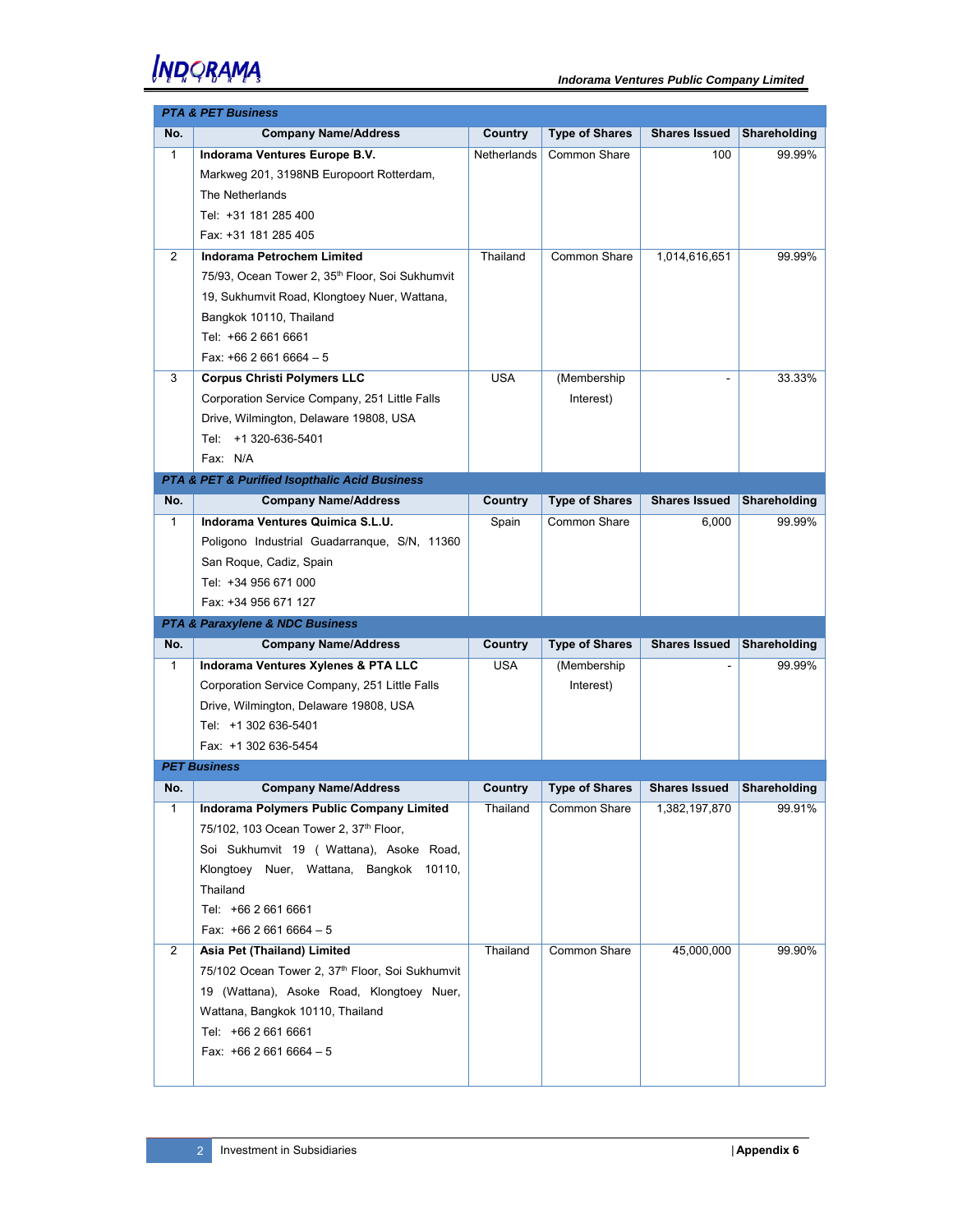| 3  | Guangdong IVL PET Polymer Co., Ltd.                            | China      | (Capital            |                | 99.91% |
|----|----------------------------------------------------------------|------------|---------------------|----------------|--------|
|    | No.1 Meihua Road, Shuikou Town, Kaiping City,                  |            | Contribution)       |                |        |
|    |                                                                |            |                     |                |        |
|    | Guangdong, People's Republic of China<br>Tel: +86 750 220 9680 |            |                     |                |        |
|    | Fax: N/A                                                       |            |                     |                |        |
|    |                                                                |            |                     |                |        |
| 4  | <b>UAB Orion Global pet</b>                                    | Lithuania  | Common Share        | 776,880        | 99.91% |
|    | Metalo G.16, Klaipeda, Republic of Lithuania,                  |            |                     |                |        |
|    | LT-94102                                                       |            |                     |                |        |
|    | Tel: +370 46 300749                                            |            |                     |                |        |
|    | Fax: +370 46 314323                                            |            |                     |                |        |
| 5  | Indorama PET (Nigeria) Limited                                 | Nigeria    | <b>Common Share</b> | 450,000,000    | 89.92% |
|    | East West Expressway, Eleme, Port Harcourt,                    |            |                     |                |        |
|    | Rivers State, Nigeria                                          |            |                     |                |        |
|    | Tel: +234 (1) 2793841                                          |            |                     |                |        |
|    | Fax: +234 (1) 2793842                                          |            |                     |                |        |
| 6  | PT. Indorama Polypet Indonesia                                 | Indonesia  | <b>Common Share</b> | 3,500          | 99.99% |
|    | JL. Raya Anyar Km.121, Kel. Kepuh, Kec.                        |            |                     |                |        |
|    | Ciwandan, Cilegon 42445 (Banten), Indonesia                    |            |                     |                |        |
|    | Tel: +62 254 602300                                            |            |                     |                |        |
|    | Fax: +62 254 602940                                            |            |                     |                |        |
| 7  | Indorama Ventures Corlu PET Sanayi Anonim                      | Turkey     | Common Share        | 16,217,649     | 99.99% |
|    | Sirketi                                                        |            |                     |                |        |
|    | Karamehmet Mahallesi, Avrupa Serbest Bölgesi,                  |            |                     |                |        |
|    | 3. Sokak No: 2 Ergene/Tekirdag - 59860, Turkey                 |            |                     |                |        |
|    | Tel: +90 282 691 1100 / 207                                    |            |                     |                |        |
|    | Fax: +90 282 691 1008                                          |            |                     |                |        |
| 8  | Indorama Ventures Poland Sp. z o.o.                            | Poland     | <b>Common Share</b> | 993,988        | 99.99% |
|    | ul. Krzywa Gora 19, 87-805 Wloclawek, Poland                   |            |                     |                |        |
|    | Tel: +4854 416 6442                                            |            |                     |                |        |
|    | Fax: +4854 416 6449                                            |            |                     |                |        |
| 9  | Indorama Ventures Polymers Mexico, S. de                       | Mexico     | Equity Quota        | $\overline{2}$ | 99.99% |
|    | R.L. de C.V.                                                   |            | Class I             |                |        |
|    | Avenida Prolongación Paseo de la Reforma                       |            |                     |                |        |
|    | 1015, Torre A piso 2, Colonia Santa Fe                         |            |                     |                |        |
|    | Cuajimalpa, CP 05348, Delegación Cuajimalpa de                 |            |                     |                |        |
|    | Morelos, Ciudad de México, México                              |            |                     |                |        |
|    | Tel: +52 55 9177 5700                                          |            |                     |                |        |
|    | Fax: +52 55 5292 4919                                          |            |                     |                |        |
| 10 | Alphapet, Inc.                                                 | <b>USA</b> | Common Share        | 4,400          | 99.99% |
|    | Corporation Service Company, 251 Little Falls                  |            |                     |                |        |
|    | Drive, Wilmington, Delaware 19808 USA                          |            |                     |                |        |
|    | Tel: +1 256 308 1180                                           |            |                     |                |        |
|    | Fax: +1 256 341 5926                                           |            |                     |                |        |
| 11 | Auriga Polymers Inc.                                           | <b>USA</b> | Common Share        | 5,000          | 99.99% |
|    | Corporation Service Company, 251 Little Falls                  |            |                     |                |        |
|    | Drive, Wilmington, Delaware 19808 USA                          |            |                     |                |        |
|    | Tel: +1-877-738-7527                                           |            |                     |                |        |
|    | Fax: +1-980-233-6602                                           |            |                     |                |        |
|    |                                                                |            |                     |                |        |
|    |                                                                |            |                     |                |        |
|    |                                                                |            |                     |                |        |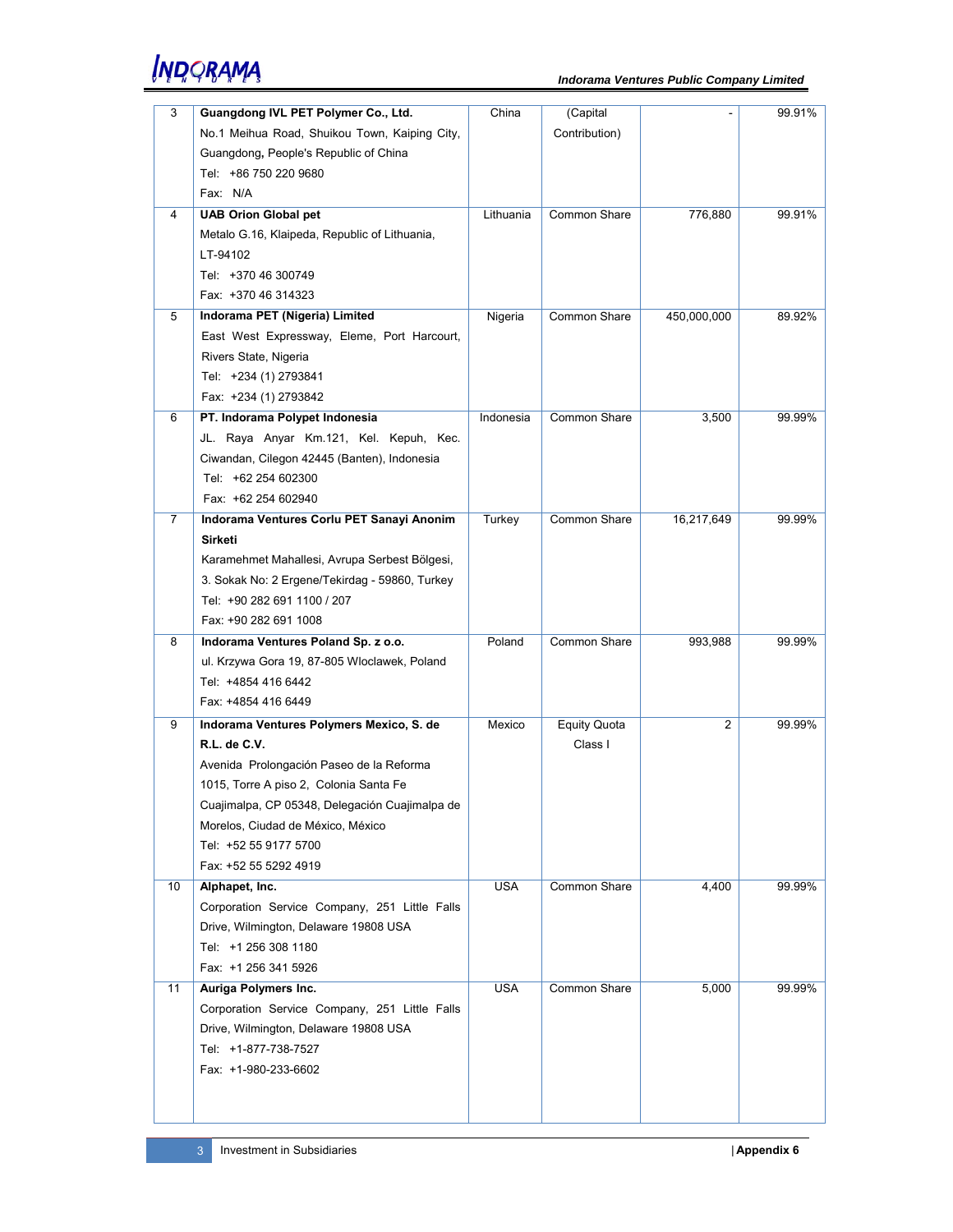|                |                                                  |               | Common Share          |                      |              |
|----------------|--------------------------------------------------|---------------|-----------------------|----------------------|--------------|
| 12             | Starpet Inc.                                     | <b>USA</b>    |                       | 5,000                | 99.99%       |
|                | Corporation Service Company, 251 Little Falls    |               |                       |                      |              |
|                | Drive, Wilmington, Delaware 19808 USA            |               |                       |                      |              |
|                | Tel: +1-336-672-0101                             |               |                       |                      |              |
|                | Fax: +1-336-672-0904                             |               |                       |                      |              |
|                |                                                  |               |                       |                      |              |
| 13             | <b>IVL Dhunseri Petrochem Industries Private</b> | India         | <b>Equity Share</b>   | 42,500,000           | 50.00%       |
|                | Limited                                          |               |                       |                      |              |
|                | Dhunseri House, 4A, Woodburn Park,               |               |                       |                      |              |
|                | Kolkata- 700020, P.S. Bhawanipur, India          |               |                       |                      |              |
|                | Tel: +91 33 2283 6128 - 33                       |               |                       |                      |              |
|                | Fax: +91 33 2283 6056                            |               |                       |                      |              |
| 14             | Indorama Ventures Polimeros S.A.                 | <b>Brazil</b> | <b>Common Share</b>   | 1,578,454,842        | 99.99%       |
|                | Rod. PE-60, Km 10, s/nº - Engenho Massangana,    |               |                       |                      |              |
|                | TDR - Sul. Complexo Industrial Portuário Suape.  |               |                       |                      |              |
|                | 'CEP: 55590-000 - Ipojuca - PE, Brazil           |               |                       |                      |              |
|                | Tel: +55 11 2111-1388                            |               |                       |                      |              |
|                | Fax: +55 11 2111-1470                            |               |                       |                      |              |
| 15             | <b>IVL Dhunseri Polyester Company S.A.E.</b>     | Egypt         | Common Share          | 8,990,000            | 49.99%       |
|                | Sector 2 of the Southern region of the Economic  |               |                       |                      |              |
|                | and Industrial Zone North West of the Gulf of    |               |                       |                      |              |
|                | Suez, Egypt.                                     |               |                       |                      |              |
|                | Tel: +202 225 88 991                             |               |                       |                      |              |
|                | Fax: +202 225 88 945                             |               |                       |                      |              |
| 16             | Indorama Loop Technologies, LLC                  | <b>USA</b>    | (Membership           |                      | 50.00%       |
|                | Corporation Service Company, 251 Little Falls    |               | Interest)             |                      |              |
|                | Drive, Wilmington, Delaware 19808 USA.           |               |                       |                      |              |
|                | Tel: N/A                                         |               |                       |                      |              |
|                | Fax: N/A                                         |               |                       |                      |              |
| 17             | Indorama Ventures Polymers Germany GmbH          | Germany       | (Capital              |                      | 99.99%       |
|                | Philipp-Reis-Straße 4, 65795 Hattersheim am      |               | Contribution)         |                      |              |
|                | Main, Federal Republic of Germany                |               |                       |                      |              |
|                | Tel: +49 8234 96882900Fax: N/A                   |               |                       |                      |              |
|                | <b>Packaging Business</b>                        |               |                       |                      |              |
| No.            | <b>Company Name/Address</b>                      | Country       | <b>Type of Shares</b> | <b>Shares Issued</b> | Shareholding |
| $\mathbf{1}$   | Petform (Thailand) Limited                       | Thailand      | <b>Common Share</b>   | 7,500,000            | 59.94 %      |
|                | 85 Moo 11, Bangnga-Thaklong Road,                |               |                       |                      |              |
|                | Khao Samorkorn Sub-district, Thawung District,   |               |                       |                      |              |
|                | Lopburi Province, 15180 Thailand                 |               |                       |                      |              |
|                | Tel: +66 36 489 116                              |               |                       |                      |              |
|                | Fax: +66 36 489 115,117                          |               |                       |                      |              |
|                |                                                  |               |                       |                      |              |
| $\overline{2}$ | <b>Beverage Plastics Limited</b>                 | Northern      | Common Share          | 600,000              | 99.86%       |
|                | Silverwood Business Park, 70 Silverwood Road,    | Ireland       |                       |                      |              |
|                | Lurgan, Craigavon, County Armagh, BT66 6LN,      |               |                       |                      |              |
|                | Northern Ireland                                 |               |                       |                      |              |
|                | Tel: +44 283 831 1800                            |               |                       |                      |              |
|                | Fax: +44 283 831 1888                            |               |                       |                      |              |
|                |                                                  |               |                       |                      |              |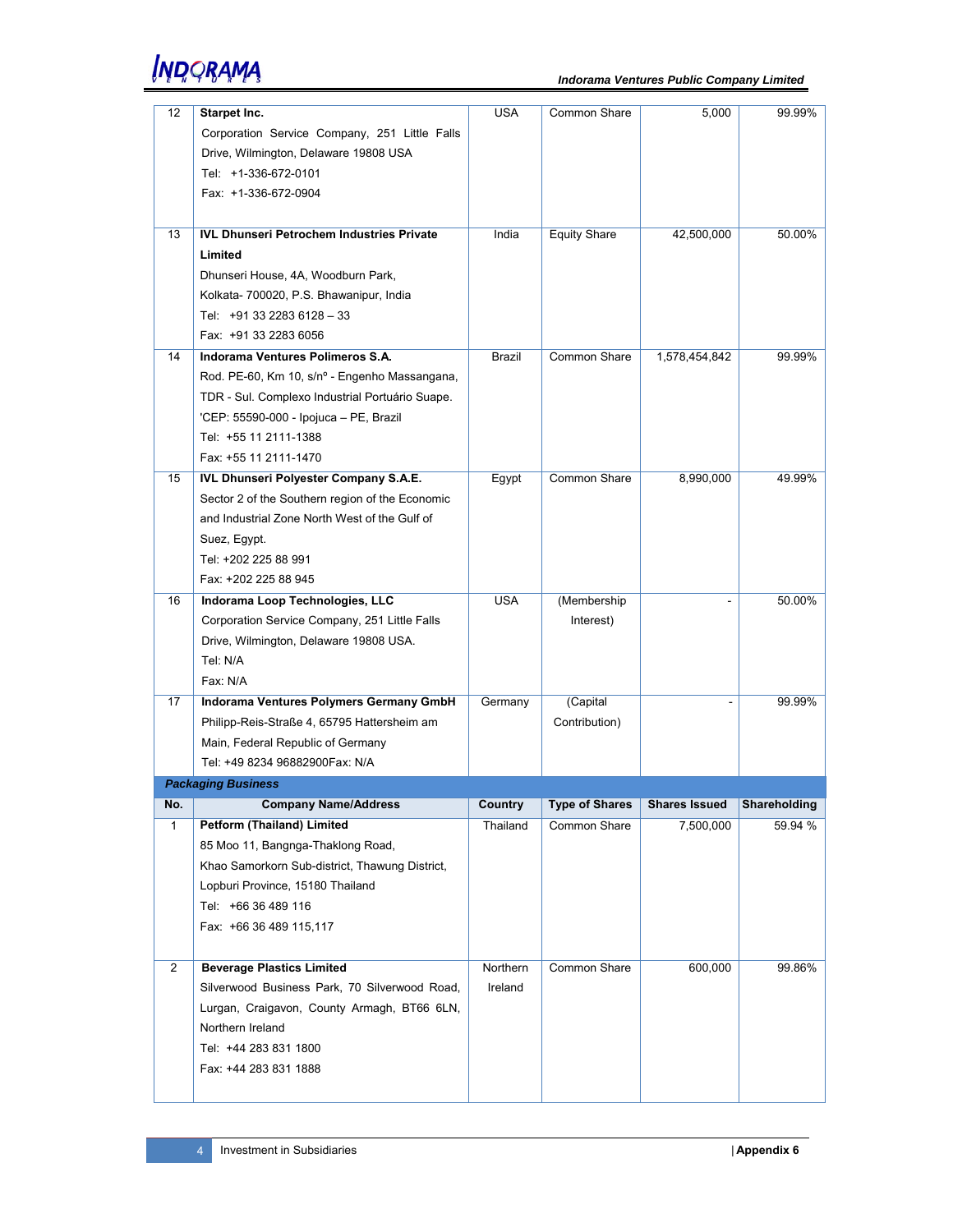| 3              | Indorama Ventures Packaging (Ghana) Limited                 | Republic of | Common Share          | 4,649,215            | 99.99%       |
|----------------|-------------------------------------------------------------|-------------|-----------------------|----------------------|--------------|
|                | Plot 234 Meridian Rd. COMM.2 Accra, Greater                 | Ghana       |                       |                      |              |
|                | Accra, BOX CO PMB 350 TEMA GA/R, Ghana                      |             |                       |                      |              |
|                | Tel: +233 266082249                                         |             |                       |                      |              |
|                | Fax: N/A                                                    |             |                       |                      |              |
| 4              | Indorama Ventures Packaging (Philippines)                   | Philippines | Common Share          | 1,000,000,000        | 99.99%       |
|                | Corporation                                                 |             |                       |                      |              |
|                |                                                             |             |                       |                      |              |
|                | Building 1, Southern Luzon Complex, Barangay                |             |                       |                      |              |
|                | Batino, Calamba City, Laguna, Philippines                   |             |                       |                      |              |
|                | Tel: +63 495 303 592 / +63 495 340 036                      |             |                       |                      |              |
|                | Fax: N/A                                                    |             |                       |                      |              |
| 5              | Indorama Ventures Packaging (Myanmar)                       | Myanmar     | Common Share          | 3,516,322            | 99.91%       |
|                | Limited                                                     |             |                       |                      |              |
|                | Lot No. A11-1, Thilawa Special Economic Zone A,             |             |                       |                      |              |
|                | Thanlyin, Yangon Region, Myanmar                            |             |                       |                      |              |
|                | Tel: +95-12309022                                           |             |                       |                      |              |
|                | Fax: N/A                                                    |             |                       |                      |              |
| 6              | Medco Plast Co. for Packing & Packaging                     | Egypt       | Common Share          | 4,950,000            | 99.99%       |
|                | systems (S.A.E.)                                            |             |                       |                      |              |
|                | 6 October City Blots No. 189-190-191 at the                 |             |                       |                      |              |
|                | Second Industrial Zone, Eqypt                               |             |                       |                      |              |
|                | Tel: +202 37481730                                          |             |                       |                      |              |
|                | Fax: +202 37499685                                          |             |                       |                      |              |
| $\overline{7}$ | Bevpak (Nigeria) Limited                                    | Nigeria     | Common Share          |                      | 99.99%       |
|                | Km 3, Ibadan-Lagos Expressway Sanyo                         |             |                       |                      |              |
|                |                                                             |             |                       |                      |              |
|                | Ibadan Oyo State Nigeria                                    |             |                       | 33,700,000           |              |
|                | Tel: +234 - 8151100050Fax: N/A                              |             |                       |                      |              |
|                | <b>Fibers Business</b>                                      |             |                       |                      |              |
| No.            | <b>Company Name/Address</b>                                 | Country     | <b>Type of Shares</b> | <b>Shares Issued</b> | Shareholding |
| $\mathbf{1}$   | Indorama Polyester Industries Public                        | Thailand    | Common Share          | 2,202,850,000        | 99.49%       |
|                | <b>Company Limited</b>                                      |             |                       |                      |              |
|                | 75/92, Ocean Tower 2, 35 <sup>th</sup> Floor, Soi Sukhumvit |             |                       |                      |              |
|                | 19 (Wattana), Asoke Road, Klongtoey Nuer,                   |             |                       |                      |              |
|                | Wattana, Bangkok 10110, Thailand                            |             |                       |                      |              |
|                | Tel: +66 2 661 6661                                         |             |                       |                      |              |
|                | Fax: $+6626616664 - 5$                                      |             |                       |                      |              |
|                |                                                             |             |                       |                      |              |
| $\overline{2}$ | ES Fibervisions (Thailand) Company Limited                  | Thailand    | Common Share          | 41,000,000           | 50.00%       |
|                | 75/64, 65 Ocean Tower 2, 28th Floor, Soi                    |             |                       |                      |              |
|                | Sukhumvit 19 (Wattana), Asoke Road, Klongtoey               |             |                       |                      |              |
|                | Nuer, Wattana, Bangkok 10110, Thailand                      |             |                       |                      |              |
|                | Tel: +66 2 661 6661                                         |             |                       |                      |              |
|                | Fax: $+6626616664 - 5$                                      |             |                       |                      |              |
|                |                                                             |             |                       |                      |              |
| 3              | PT. Indorama Polychem Indonesia                             | Indonesia   | Common Share          | 70,000               | 99.99%       |
|                | JL. Desa Kembang Kuning, Kecamatan Jatiluhur,               |             |                       |                      |              |
|                | Purwakarta (Jawa Barat), Indonesia                          |             |                       |                      |              |
|                | Tel: +62 264 207727                                         |             |                       |                      |              |
|                | Fax: +62 264 211260                                         |             |                       |                      |              |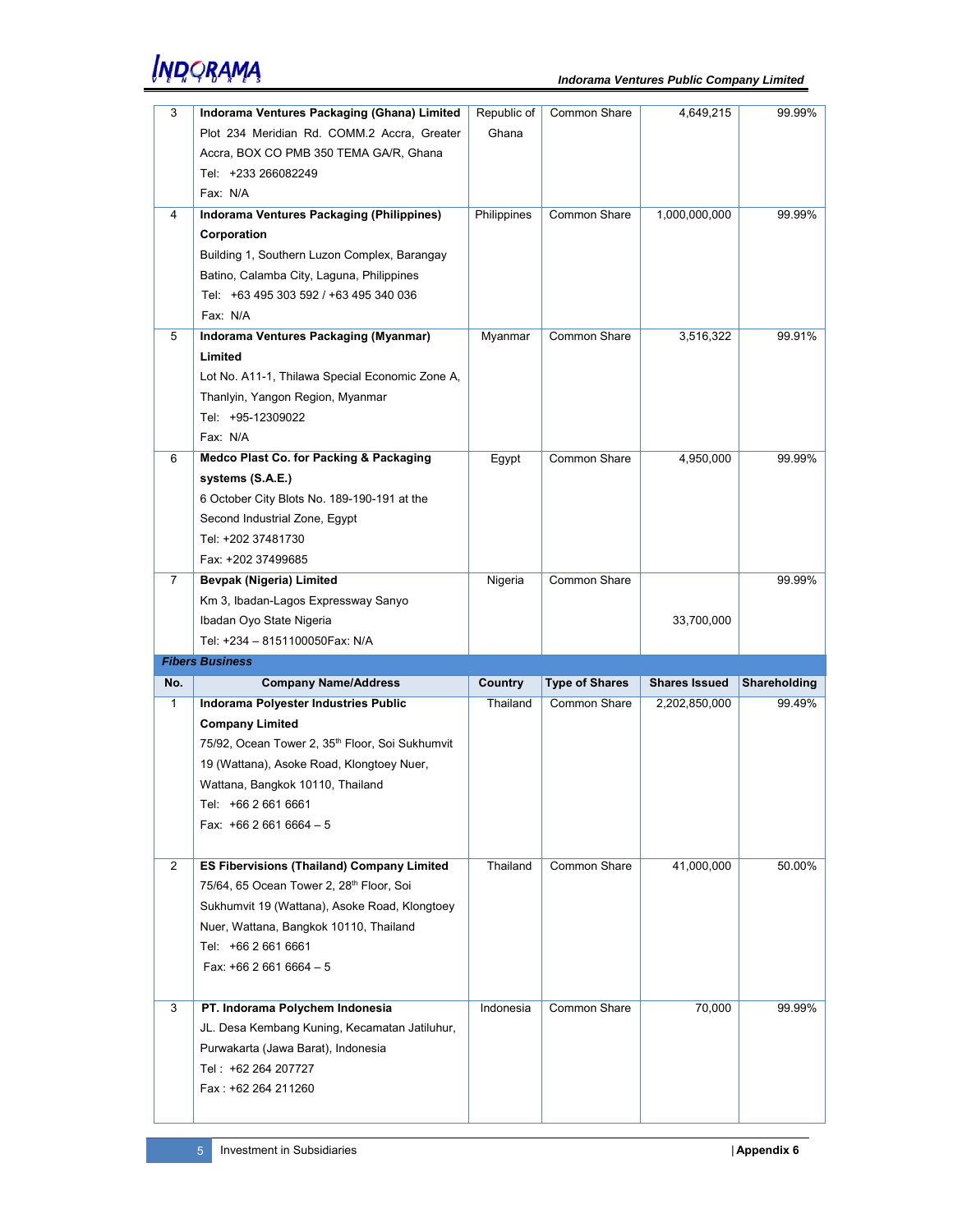ĮŅDORAMĄ

| 4              | PT. Indorama Ventures Indonesia                | Indonesia      | Series A Shares     | 80,000      | 99.99% |
|----------------|------------------------------------------------|----------------|---------------------|-------------|--------|
|                |                                                |                |                     |             |        |
|                | Desa Cihuni, RT/RW 002/004, Cihuni,            |                | Series B Shares     | 2,812,500   |        |
|                | Pagedangan, KAB., Tangerang, Banten, 15332     |                |                     |             |        |
|                | Indonesia                                      |                |                     |             |        |
|                | Tel: +62 215 371111                            |                |                     |             |        |
|                | Fax: +62 215 378811                            |                |                     |             |        |
| 5              | PT. Indorama Polyester Industries Indonesia    | Indonesia      | Common Share        | 20,000      | 99.98% |
|                | JL. Surya Lestari Kav. 1-16A, Kawasan Industry |                |                     |             |        |
|                | Surya Cipta, Desa Kutamekar, Kec Ciampel,      |                |                     |             |        |
|                | Karawang, 41361, Jawa Barat, Indonesia         |                |                     |             |        |
|                | Tel: +0267-440501                              |                |                     |             |        |
|                | Fax: +0267-440764                              |                |                     |             |        |
| 6              | <b>Trevira GmbH</b>                            | Germany        | Common Share        | 25,300      | 99.99% |
|                | Max-Fischer-Strasse 11, 86399 Bobingen,        |                |                     |             |        |
|                | Federal Republic of Germany                    |                |                     |             |        |
|                | Tel: +49 8234 9688 2100                        |                |                     |             |        |
|                | Fax: +49 8234 9688 5355                        |                |                     |             |        |
| $\overline{7}$ | <b>PHP Fibers GmbH</b>                         | Germany        | Common Share        | 25,001      | 79.99% |
|                | Industrie Center Obernburg, 63784 Obernburg,   |                |                     |             |        |
|                | Federal Republic of Germany                    |                |                     |             |        |
|                | Tel: +49 6022 81 2552                          |                |                     |             |        |
|                | Fax: +49 6022 81 31 2552                       |                |                     |             |        |
| 8              | Shenma-PHP (Pingdingshan) Air Bag Yarn         | China          | (Capital            |             | 39.20% |
|                |                                                |                |                     |             |        |
|                | Manufacturing Co., Ltd.                        |                | Contribution)       |             |        |
|                | Pingdingshan City, Henan Province, People's    |                |                     |             |        |
|                | Republic of China                              |                |                     |             |        |
|                | Tel: +49 6022 81 2552                          |                |                     |             |        |
|                | Fax: +49 6022 81 31 2552                       |                |                     |             |        |
| 9              | <b>PHP Fibers Inc.</b>                         | <b>USA</b>     | <b>Common Share</b> | 1,000       | 79.99% |
|                | 641 South Lawrence Street Montgomery, AL       |                |                     |             |        |
|                | 36104 USA.                                     |                |                     |             |        |
|                | Tel: +1-256-218-4000                           |                |                     |             |        |
|                | Fax: +1-256-218-4062                           |                |                     |             |        |
| 10             | SafeTweave, Inc.                               | <b>USA</b>     | <b>Common Share</b> | 1.000       | 79.99% |
|                | 641 South Lawrence Street Montgomery, AL       |                |                     |             |        |
|                | 36104 USA.                                     |                |                     |             |        |
|                | Tel: +1-256-218-4000                           |                |                     |             |        |
|                | Fax: +1-256-218-4062                           |                |                     |             |        |
| 11             | <b>FiberVisions A/S</b>                        | <b>Denmark</b> | Class A             | 122,949,441 | 99.99% |
|                | Engdraget 22, Varde<br>Denmark,<br>DK-6800,    |                | Class B             | 29,117,600  |        |
|                | Denmark                                        |                |                     |             |        |
|                | Tel: +45 7994 2200                             |                |                     |             |        |
|                | Fax: +45 7994 2201                             |                |                     |             |        |
| 12             | FiberVisions (China) Textile Products Ltd.     | China          | (Capital            |             | 99.99% |
|                | No. 29 Hengshan Rd. Suzhou New District 215011 |                | Contribution)       |             |        |
|                | People's Republic of China                     |                |                     |             |        |
|                | Tel: +86 512 6823 1099                         |                |                     |             |        |
|                |                                                |                |                     |             |        |
|                | Fax: +86 512 6823 0021                         |                |                     |             |        |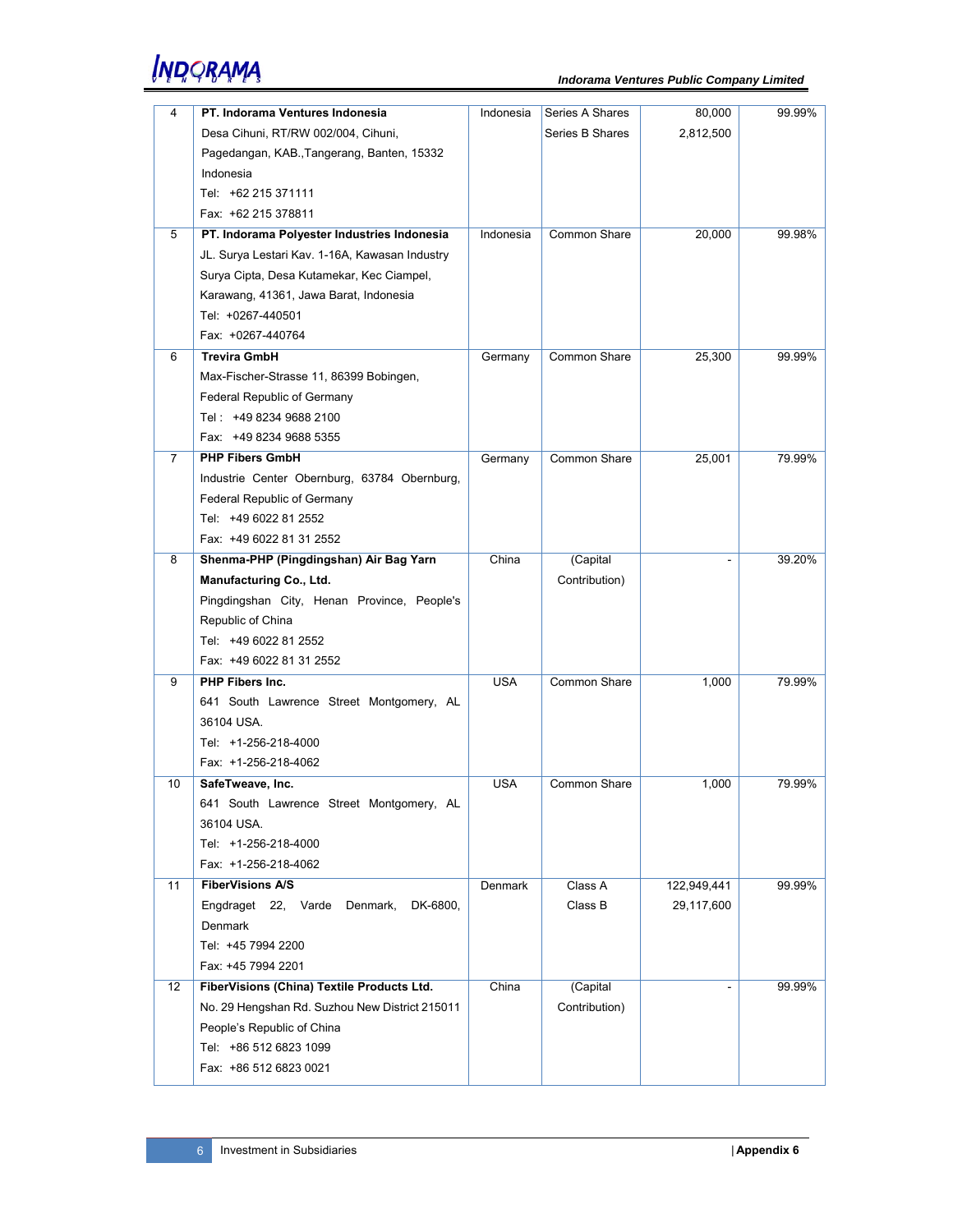| 13 | ES FiberVisions (Suzhou) Co., Ltd.             | China      | (Capital      |           | 50.00% |
|----|------------------------------------------------|------------|---------------|-----------|--------|
|    | No. 29 Hengshan Rd. Suzhou New District        |            | Contribution) |           |        |
|    | 215011, People's Republic of China             |            |               |           |        |
|    | Tel: +86 512 6823 1099                         |            |               |           |        |
|    |                                                |            |               |           |        |
|    | Fax: +86 512 6823 0021                         |            |               |           |        |
| 14 | <b>FiberVisions Manufacturing Company</b>      | <b>USA</b> | Common Share  | 100       | 99.99% |
|    | Corporation Service Company, 251 Little Falls  |            |               |           |        |
|    | Drive, Wilmington, Delaware 19808 USA          |            |               |           |        |
|    | Tel: +1 302 658-7581                           |            |               |           |        |
|    | Fax: +1 302 655-2480                           |            |               |           |        |
| 15 | FiberVisions Products, Inc.                    | <b>USA</b> | Common Share  | 25,000    | 99.99% |
|    | Corporation Service Company, 40 Technology     |            |               |           |        |
|    | Pkwy South, #300, Norcross, GA 30092 USA       |            |               |           |        |
|    | Tel: +1 800 241 8922                           |            |               |           |        |
|    | Fax: +1 404 888 7795                           |            |               |           |        |
| 16 | <b>Wellman International Limited</b>           | Ireland    | Common Share  | 1,100,850 | 99.99% |
|    | Mullagh, Kells, Co.Meath, A82 NN93, Ireland    |            |               |           |        |
|    | Tel: +353 46 9280200                           |            |               |           |        |
|    | Fax: +353 46 9280300                           |            |               |           |        |
| 17 | Performance Fibers (Kaiping) Company           | China      | (Capital      |           | 99.99% |
|    | Limited                                        |            | Contribution) |           |        |
|    | 3 Hongqiao Road, Changsha, Kaiping,            |            |               |           |        |
|    | Guangdong Province, People's Republic of China |            |               |           |        |
|    | Tel: +86 750 2278000                           |            |               |           |        |
|    | Fax: +86 750 2218093                           |            |               |           |        |
| 18 | Performance Fibers (Kaiping) No.2 Company      | China      | (Capital      |           | 99.99% |
|    | Limited                                        |            | Contribution) |           |        |
|    | 1 Huan Cui Road West, Cuishan Lake New         |            |               |           |        |
|    | Region, Kaiping, Guangdong Province,           |            |               |           |        |
|    | People's Republic of China                     |            |               |           |        |
|    | Tel: +86 750 2278000                           |            |               |           |        |
|    | Fax: +86 750 2218093                           |            |               |           |        |
| 19 | Performance Fibers (Kaiping) No.3 Company      | China      | (Capital      |           | 99.99% |
|    | Limited                                        |            | Contribution) |           |        |
|    |                                                |            |               |           |        |
|    | Land Lot JCR2016-57(Kaiping 14)B, west of Die  |            |               |           |        |
|    |                                                |            |               |           |        |
|    | Cui Da Road, north of Huan Cui West Road,      |            |               |           |        |
|    | Cuishanhu New District, Kaiping, Guangdong,    |            |               |           |        |
|    | People's Republic of China                     |            |               |           |        |
|    | Tel: + (86) 750-2201707                        |            |               |           |        |
|    | Fax: + (86) 750-2218093                        |            |               |           |        |
| 20 | Glanzstoff Industries (Qingdao) Co., Ltd.      | China      | (Capital      |           | 99.99% |
|    | • No.1735 Maoshan Road, Sino-German            |            | Contribution) |           |        |
|    | Ecopark, Huangdao District, Qingdao,           |            |               |           |        |
|    | Shandong Province, People's Republic of        |            |               |           |        |
|    | China                                          |            |               |           |        |
|    | • Room 299, No.2877 Tuanjie Road, Huangdao     |            |               |           |        |
|    | District, Qingdao City, Shandong Province,     |            |               |           |        |
|    | People's Republic of China                     |            |               |           |        |
|    | Tel: +86 532 80987237                          |            |               |           |        |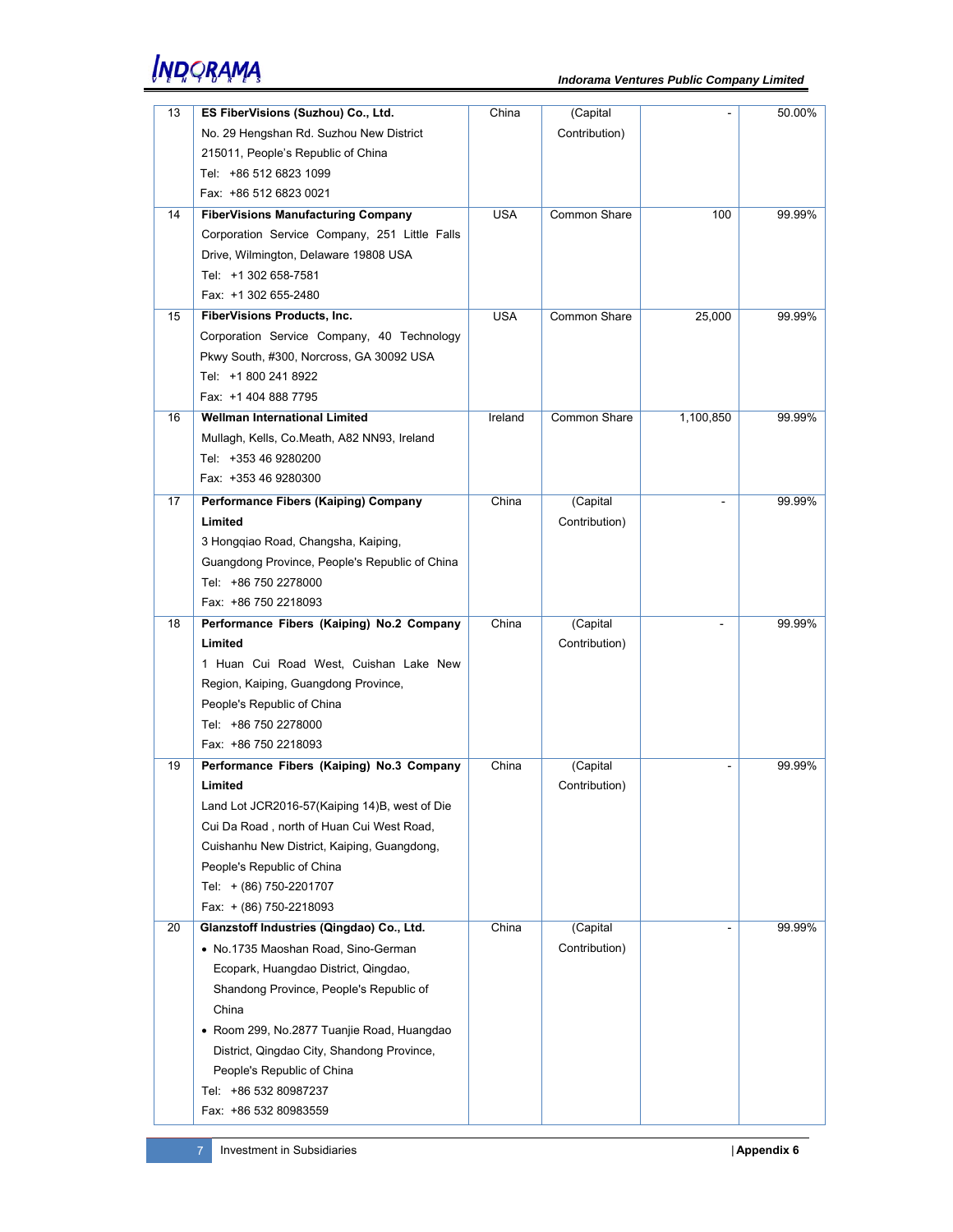| 21 | Glanzstoff Longlaville S.A.S.                      | France     | Common Share        | 3,037,323 | 99.99% |
|----|----------------------------------------------------|------------|---------------------|-----------|--------|
|    | Pôle Europeen de Développement, 54810              |            |                     |           |        |
|    | Longlaville, France                                |            |                     |           |        |
|    | Tel: +33 3 82 44 80 00                             |            |                     |           |        |
|    | Fax: +33 3 82 44 56 82                             |            |                     |           |        |
| 22 | Società Industriale Cremonese SICREM s.p.a.        | Italy      | Common Share        | 9,180,000 | 99.99% |
|    | Pizzighettone, Via G.B. Pirelli, 56, Italy         |            |                     |           |        |
|    | Tel: +39 0372 738011                               |            |                     |           |        |
|    | Fax:+39 0372 730001                                |            |                     |           |        |
| 23 | <b>Textilcord Steinfort S.A.</b>                   | Luxembourg | <b>Common Share</b> | 1,000     | 99.99% |
|    | Rue Schwarzenhof, 34 L-8452 Steinfort - GD,        |            |                     |           |        |
|    | Luxembourg                                         |            |                     |           |        |
|    | Tel: +352 399 8811                                 |            |                     |           |        |
|    | Fax: +352 399 881 213                              |            |                     |           |        |
| 24 | Glanzstoff - Bohemia s.r.o.                        | Czech      | Common Share        | 750       | 99.99% |
|    | Terezínská 60, 41002 Lovosice, Czech Republic      | Republic   |                     |           |        |
|    | Tel: +420 416 575 111                              |            |                     |           |        |
|    | Fax: +420 416 575 107                              |            |                     |           |        |
| 25 | <b>Winnsboro Fibres LLC</b>                        | <b>USA</b> | (Membership         |           | 99.99% |
|    | Corporation Service Company, 251 Little Falls      |            | Interest)           |           |        |
|    | Drive, Wilmington, Delaware 19808, USA             |            |                     |           |        |
|    | Tel: +1 (256) 218-4006                             |            |                     |           |        |
|    | Fax: +1 (256) 218-4017                             |            |                     |           |        |
| 26 | Performance Fibers Operations Mexico, S. de        | Mexico     | <b>Equity Quota</b> | 100,000   | 99.99% |
|    | R.L. de C.V.                                       |            | Class I             |           |        |
|    | Av. de la Luz 77 Zona Industrial Benito Juárez,    |            |                     |           |        |
|    | CP 76120, Querétaro, Qro., México                  |            |                     |           |        |
|    | Tel: +52 442 211 3000                              |            |                     |           |        |
|    | Fax: N/A                                           |            |                     |           |        |
| 27 | Huvis Indorama Advanced Materials, LLC             | <b>USA</b> | (Membership         |           | 50.00% |
|    | Corporation Service Company, 251 Little Falls      |            | Interest)           |           |        |
|    | Drive, Wilmington, Delaware 19808, USA             |            |                     |           |        |
|    | Tel: N/A                                           |            |                     |           |        |
|    | Fax: N/A                                           |            |                     |           |        |
| 28 | Hubei Gold Dragon Nonwoven Fabrics Co.,            | China      | (Capital            |           | 65.30% |
|    | Ltd.                                               |            | Contribution)       |           |        |
|    | 236 Xinlong Road, High-Tech Industrial             |            |                     |           |        |
|    | Development Zone, Jingmen, Hubei, 448000,          |            |                     |           |        |
|    | People's Republic of China                         |            |                     |           |        |
|    | Tel: 86 724 650 3034                               |            |                     |           |        |
|    | Fax: N/A                                           |            |                     |           |        |
| 29 | <b>Avgol India Private Limited</b>                 | India      | Common Share        | 2,746,449 | 65.96% |
|    | Plot No. 184, Part of Plot No. 183 & 185, Sector - |            |                     |           |        |
|    | A, Mandideep Industrial Area, Mandideep, Dist. -   |            |                     |           |        |
|    | Raisen – 462046, Bhopal, Madhya Pradesh, India     |            |                     |           |        |
|    |                                                    |            |                     |           |        |
| 30 | "Avgol" Limited Liability Company                  | Russia     | (Membership         |           | 65.96% |
|    | Building 1 Druzhby Street, town of Uzlovaya, Tula  |            | Interest)           |           |        |
|    | Region, 301605, Russian Federation                 |            |                     |           |        |
|    | Tel: 74 872 710 653<br>Fax: N/A                    |            |                     |           |        |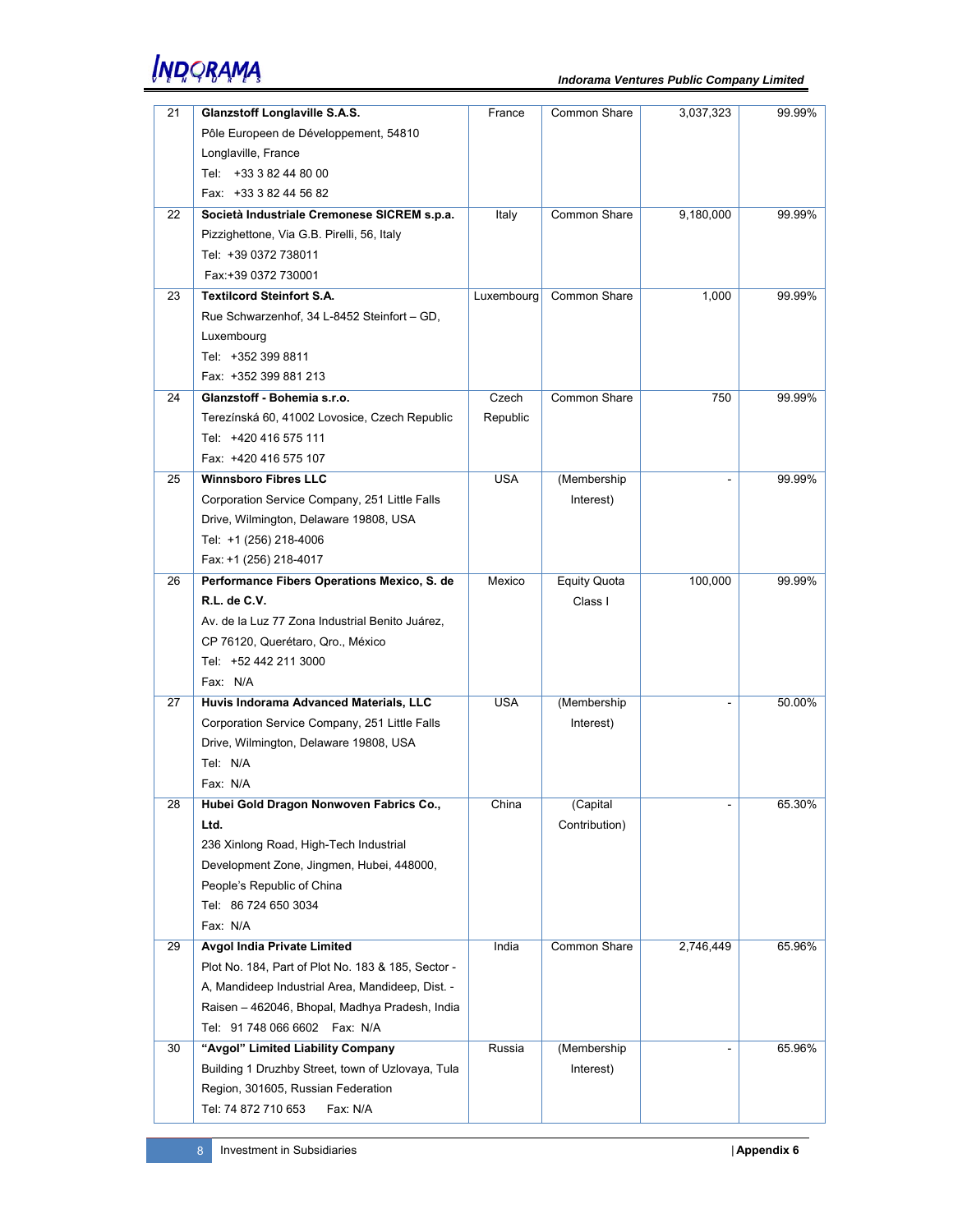

| 31 | Avgol America Inc.                                 | <b>USA</b>    | Common Share        | 150,000     | 65.96% |
|----|----------------------------------------------------|---------------|---------------------|-------------|--------|
|    | 178 Avgol Drive Mocksville, NC, 27028-2558,        |               |                     |             |        |
|    | <b>USA</b>                                         |               |                     |             |        |
|    | Tel: +1 336 936 2503                               |               |                     |             |        |
|    | Fax: N/A                                           |               |                     |             |        |
| 32 | Avgol Distribution Company Inc.                    | <b>USA</b>    | <b>Common Share</b> | 3,000       | 65.96% |
|    | 178 Avgol Drive Mocksville, NC, 27028-2558,        |               |                     |             |        |
|    | <b>USA</b>                                         |               |                     |             |        |
|    | Tel: +1 336 936 2503                               |               |                     |             |        |
|    | Fax: N/A                                           |               |                     |             |        |
| 33 | <b>KORDANA Plus a.s.</b>                           | Czech         | <b>Common Share</b> | 248,409,200 | 99.99% |
|    | No. 890, 696 74 Velká nad Velickou, Czech          | Republic      |                     |             |        |
|    | Republic                                           |               |                     |             |        |
|    | Tel: N/A                                           |               |                     |             |        |
|    | Fax: N/A                                           |               |                     |             |        |
| 34 | Glanzstoff Industries Mexico, S. de R.L. de        | Mexico        | <b>Equity Quota</b> | 50,000      | 99.99% |
|    | C.V.                                               |               | Class I             |             |        |
|    | Av. de la Luz 77 Zona Industrial Benito Juárez,    |               |                     |             |        |
|    | CP 76120, Querétaro, Qro. Mexico                   |               |                     |             |        |
|    | Tel: +52 442 211 3000                              |               |                     |             |        |
|    | Fax: N/A                                           |               |                     |             |        |
| 35 | UTT Technische Textilien GmbH & Co. KG             | Germany       | (Partnership        |             | 79.99% |
|    | Robert-Steiger-Straße 111, 86381 Krumbach,         |               | Interest)           |             |        |
|    | <b>Federal Republic of Germany</b>                 |               |                     |             |        |
|    | Tel: +49 (0) 82 82 - 8 97-0                        |               |                     |             |        |
|    | Fax: +49 (0) 82 82 - 8 97-100                      |               |                     |             |        |
|    |                                                    |               |                     |             |        |
| 36 | UTT de México Technical Textiles, S.A. de C.V.     | Mexico        | <b>Equity Quota</b> | 100         | 79.99% |
|    | Circuito Esteban de Antuñano N° 12 MANZANA 3       |               | Series A            |             |        |
|    | Parque Industrial Ciudad Textil Huejotzingo,       |               |                     |             |        |
|    | Puebla C.P. 74160, Mexico                          |               |                     |             |        |
|    | Tel: +52 (0) 222 454 3660                          |               |                     |             |        |
|    | Fax: N/A                                           |               |                     |             |        |
| 37 | Indorama Ventures Fibras Brasil Ltda.              | <b>Brazil</b> | Common Share        | 218,393,287 | 99.99% |
|    | Rodovia BR 101 Sul, no. 2426, Distrito Industrial, |               |                     |             |        |
|    | Cabo de Santo Agostinho-PE, 54500-000 Brazil       |               |                     |             |        |
|    | Tel: +55 11 2111-1388                              |               |                     |             |        |
|    | Fax: +55 11 2111-1470                              |               |                     |             |        |
| 38 | Indo Rama Synthetics (India) Limited               | India         | Common Share        | 261,113,151 | 38.56% |
|    | A-31, MIDC Industrial Area, Butibori, Nagpur -     |               |                     |             |        |
|    | 441122, Maharashtra, India                         |               |                     |             |        |
|    | Tel: 07104 - 663000 / 01                           |               |                     |             |        |
|    | Fax: 07104 - 663200                                |               |                     |             |        |
| 39 | Sinterama Yarns (Dongguan) Co., Ltd.               | China         | (Capital            |             | 99.99% |
|    | East Jinsha Avenue, Shajiao Village, Shipai        |               | Contribution)       |             |        |
|    | County, Dongguan City 523348, Guangdong            |               |                     |             |        |
|    | Province, People's Republic of China               |               |                     |             |        |
|    | Tel: +86 769 8136 0800                             |               |                     |             |        |
|    | Fax: +86 769 8136 0900                             |               |                     |             |        |
|    |                                                    |               |                     |             |        |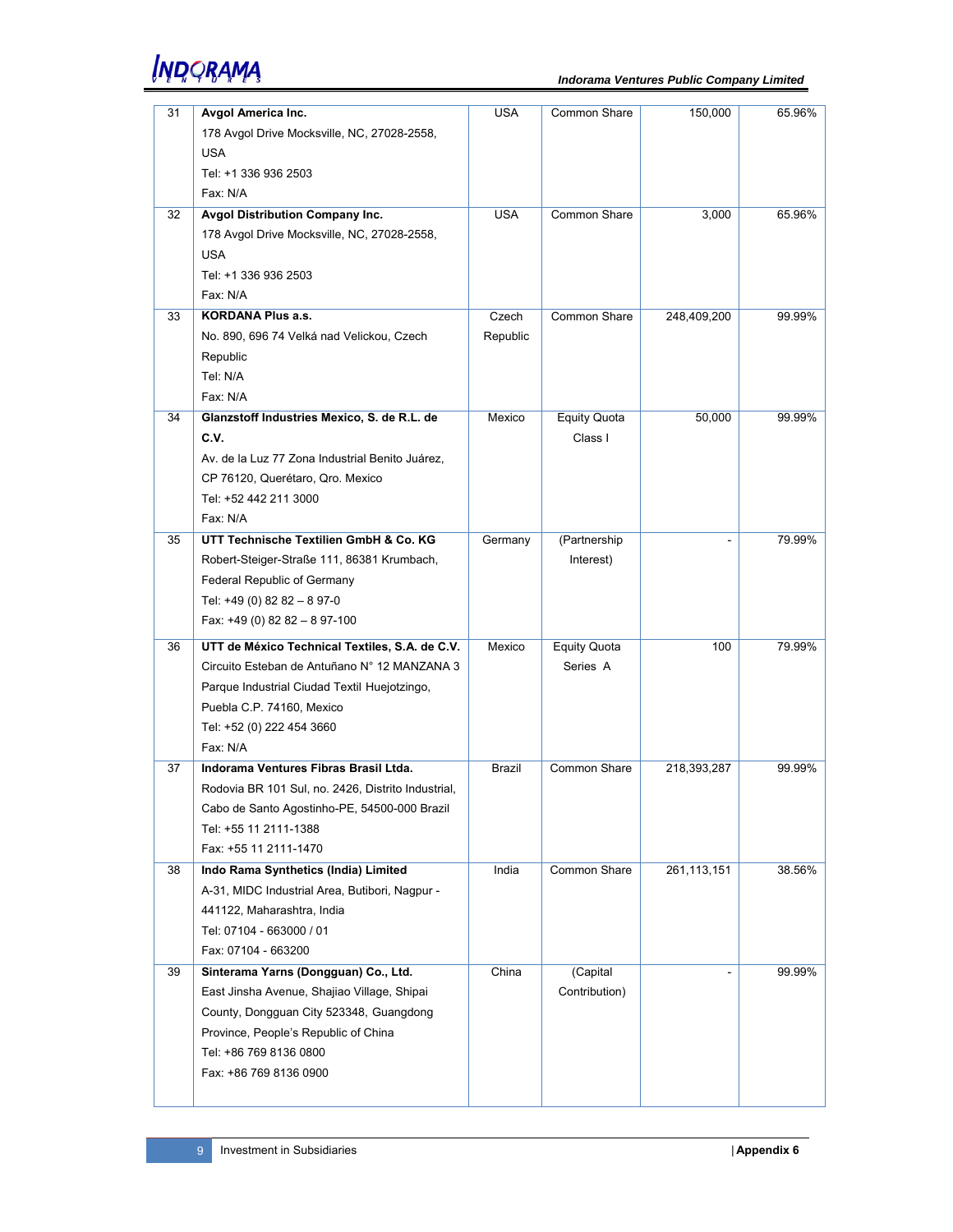| 40           | Sinterama Bulgaria EOOD                                    | Bulgaria | Common Share          | 750,000              | 99.99%       |
|--------------|------------------------------------------------------------|----------|-----------------------|----------------------|--------------|
|              | Industrial zone, 8900 Nova Zagora, Bulgaria                |          |                       |                      |              |
|              | Tel: +35944612800                                          |          |                       |                      |              |
|              | Fax: +35945762850                                          |          |                       |                      |              |
| 41           | Sinterama S.p.A.                                           | Italy    | Common Share          | 86,937,487           | 99.99%       |
|              | Sandigliano, Via Gramsci 5, 13876, Italy                   |          |                       |                      |              |
|              | Tel: +39 015 24951                                         |          |                       |                      |              |
|              | Fax: +39 015 2495301                                       |          |                       |                      |              |
|              |                                                            |          |                       |                      |              |
| 42           | Sinterama do Brasil Ltda.                                  | Brazil   | Common Share          | 1,630,277,567        | 99.99%       |
|              | Av. Alberto Vieira Romao, 1650 CEP 37135-516 -             |          |                       |                      |              |
|              | Distrito Industrial, Zip Code 37135-516, Alfenas,          |          |                       |                      |              |
|              | Minas Gerais, Brazil                                       |          |                       |                      |              |
|              | Tel: +55 353 299 1950                                      |          |                       |                      |              |
|              | Fax: N/A                                                   |          |                       |                      |              |
|              |                                                            |          |                       |                      |              |
| 43           | <b>Indorama Yarns Private Limited</b>                      | India    | Common Share          | 3,000,000            | 38.56%       |
|              | A-31, MIDC Industrial Area, Butibori, Nagpur -             |          |                       |                      |              |
|              | 441122, Maharashtra, India                                 |          |                       |                      |              |
|              | Tel: 07104 - 663000 / 01                                   |          |                       |                      |              |
|              | Fax: 07104 - 663200                                        |          |                       |                      |              |
|              |                                                            |          |                       |                      |              |
| 44           | Toyobo Indorama Advanced Fibers Company                    | Thailand | <b>Common Share</b>   | 78,606,164           | 49.999999%   |
|              | Limited                                                    |          |                       |                      |              |
|              | 75/92 Ocean Tower 2, 35th Floor, Soi Sukhumvit             |          |                       |                      |              |
|              | 19 (Wattana), Asoke Road, Klongtoey Nuer,                  |          |                       |                      |              |
|              | Wattana, Bangkok 10110, Thailand                           |          |                       |                      |              |
|              | Tel: +66 (0) 2661 6661                                     |          |                       |                      |              |
|              |                                                            |          |                       |                      |              |
|              | Fax: +66 (0) 2661 6664-5                                   |          |                       |                      |              |
| 45           | Avgol Nonwovens India Private Limited                      | India    | Common Share          | 10,000,000           | 65.96%       |
|              | 212, Haregovind Complex, 1st Floor, Zone-1, MP             |          |                       |                      |              |
|              | Nagar Bhopal Bhopal MP, 462011 India                       |          |                       |                      |              |
|              | Tel: + 91 7480 666666                                      |          |                       |                      |              |
|              |                                                            |          |                       |                      |              |
|              | Fax: N/A                                                   |          |                       |                      |              |
| 46           | Indorama Ventures Yarns Private Limited                    | India    | Common Share          | 1,000,000            | 38.56%       |
|              | The Metropolitan, 6th Floor, Bandra Kurla                  |          |                       |                      |              |
|              | Complex, Bandra (East) Mumbai Mumbai City,                 |          |                       |                      |              |
|              | Maharashtra 400051 India                                   |          |                       |                      |              |
|              | Tel: 022-26571234                                          |          |                       |                      |              |
|              | Fax: 022-26571222                                          |          |                       |                      |              |
|              |                                                            |          |                       |                      |              |
|              | <b>Fibers Business and Trading &amp; Services Business</b> |          |                       |                      |              |
| No.          | <b>Company Name/Address</b>                                | Country  | <b>Type of Shares</b> | <b>Shares Issued</b> | Shareholding |
| $\mathbf{1}$ | <b>Autofil Yarns Limited</b>                               | United   | Common Share          | 1                    | 99.99%       |
|              | Robinia House, High Street, Tutbury, Staffordshire,        | Kingdom  |                       |                      |              |
|              | DE13 9LS, United Kingdom                                   |          |                       |                      |              |
|              | Tel: +44 7909 746641                                       |          |                       |                      |              |
|              | Fax: N/A                                                   |          |                       |                      |              |
|              |                                                            |          |                       |                      |              |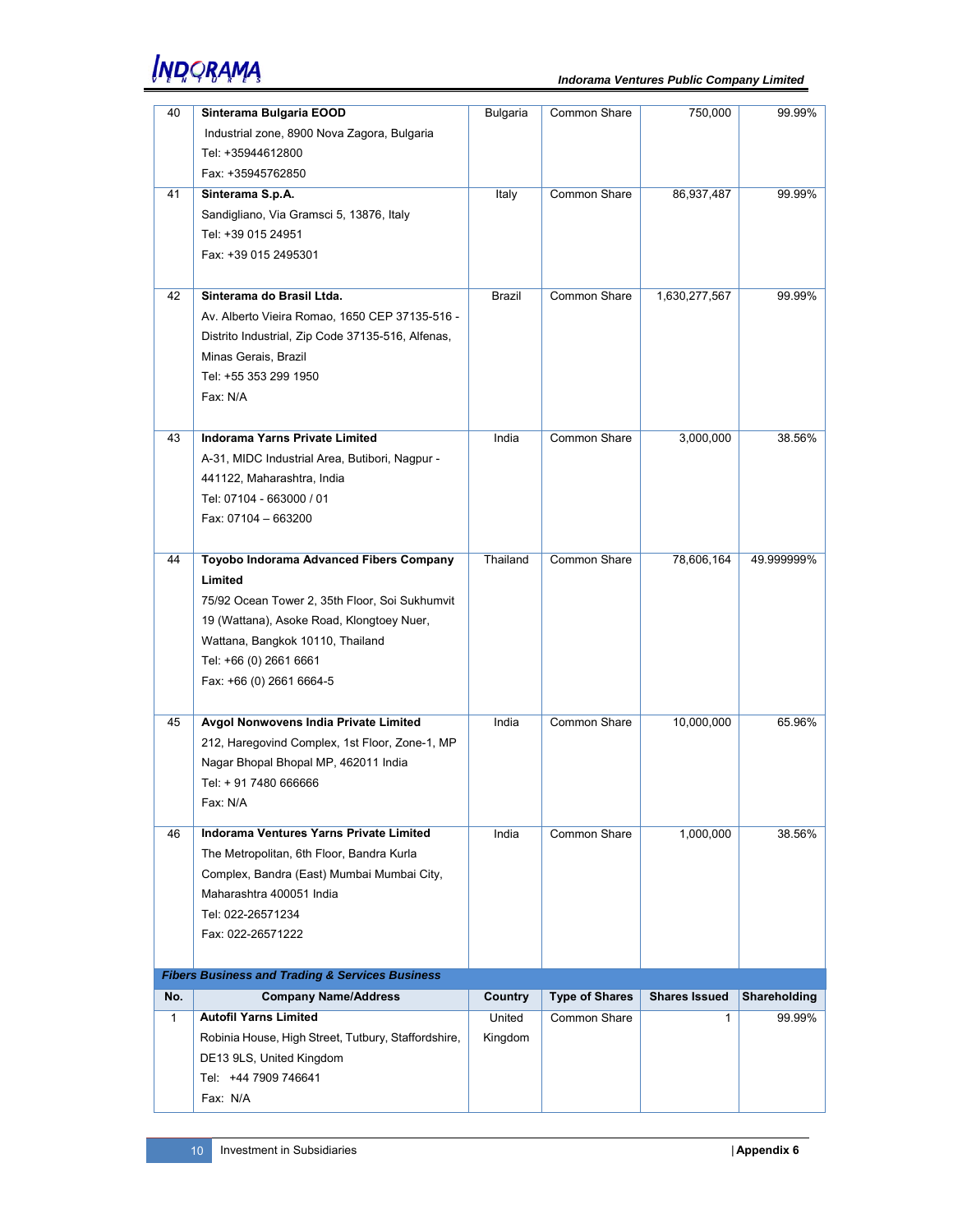|                | <b>Wool Business</b>                             |             |                       |                      |              |
|----------------|--------------------------------------------------|-------------|-----------------------|----------------------|--------------|
| No.            | <b>Company Name/Address</b>                      | Country     | <b>Type of Shares</b> | <b>Shares Issued</b> | Shareholding |
| $\mathbf{1}$   | <b>Indorama Holdings Limited</b>                 | Thailand    | Common Share          | 77,446,800           | 99.81%       |
|                | 75/64, 65 Ocean Tower 2, 28 <sup>th</sup> Floor, |             |                       |                      |              |
|                | Soi Sukhumvit 19 (Wattana), Asoke Road,          |             |                       |                      |              |
|                | Klongtoey Nuer, Wattana, Bangkok 10110,          |             |                       |                      |              |
|                | Thailand                                         |             |                       |                      |              |
|                | Tel: +66 2 661 6661                              |             |                       |                      |              |
|                | Fax: +66 2 661 6664 - 5                          |             |                       |                      |              |
| $\overline{2}$ | <b>Schoeller GmbH &amp; Co KG</b>                | Austria     | (Capital              |                      | 99.99%       |
|                | Politischer Gemeinde Hard, Austria               |             | Contribution)         |                      |              |
|                | Tel: 0043 5574 609 0                             |             |                       |                      |              |
|                | Fax: N/A                                         |             |                       |                      |              |
| 3              | Schoeller Kresice s.r.o.                         | Czech       | (Capital              |                      | 99.99%       |
|                | Prazska 98, 41148 Kresice, Czech Republic        | Republic    | Contribution)         |                      |              |
|                | Tel: N/A                                         |             |                       |                      |              |
|                | Fax: N/A                                         |             |                       |                      |              |
|                | <b>Holding Company Business</b>                  |             |                       |                      |              |
| No.            | <b>Company Name/Address</b>                      | Country     | <b>Type of Shares</b> | <b>Shares Issued</b> | Shareholding |
| $\mathbf{1}$   | Indorama Netherlands B.V.                        | Netherlands | Common Share          | 18,000               | 99.99%       |
|                | Markweg 201, 3198NB Europoort, Rotterdam,        |             |                       |                      |              |
|                | The Netherlands                                  |             |                       |                      |              |
|                | Tel: +31 181 285 400                             |             |                       |                      |              |
|                | Fax: +31 181 285 405                             |             |                       |                      |              |
| $\overline{2}$ | <b>Beacon Trading (UK) Limited</b>               | United      | Common Share          | 320,000              | 99.81%       |
|                | 23 Northiam, Woodside Park, N12 7ET, London,     | Kingdom     |                       |                      |              |
|                | United Kingdom                                   |             |                       |                      |              |
|                | Tel: N/A                                         |             |                       |                      |              |
|                | Fax: N/A                                         |             |                       |                      |              |
| 3              | <b>Beverage Plastics (Holdings) Limited</b>      | Northern    | Common Share          | 10.000               | 99.86%       |
|                | Silverwood Business Park, 70 Silverwood Road,    | Ireland     | Class A               | 7,550                |              |
|                | Lurgan Craigavon, Country Armagh, BT 66 6 LN,    |             | Class C               | 2,450                |              |
|                | Northern Ireland                                 |             |                       |                      |              |
|                | Tel: +44 2838311800                              |             |                       |                      |              |
|                | Fax: +44 2838311888                              |             |                       |                      |              |
| 4              | <b>KP Equity Partners Inc.</b>                   | Malaysia    | Common Share          | 10,000               | 99.99%       |
|                | Level 5 (A), Main Office Tower, Financial Park   |             |                       |                      |              |
|                | Labuan Complex, Jalan Merdeka, 87000 Federal     |             |                       |                      |              |
|                | Territory of Labuan, Malaysia                    |             |                       |                      |              |
|                | Tel: +087 414 073                                |             |                       |                      |              |
|                | Fax: +087 413 281                                |             |                       |                      |              |
| 5              | Indorama Germany GmbH                            | Germany     | Common Share          | 25,000               | 99.99%       |
|                | Philipp-Reis-Str. 4, 65795 Hattersheim, Federal  |             |                       |                      |              |
|                | Republic of Germany                              |             |                       |                      |              |
|                | Fax: N/A<br>Tel: N/A                             |             |                       |                      |              |
| 6              | Indorama Ventures Holdings LP                    | <b>USA</b>  | (Partnership          |                      | 99.99%       |
|                | Corporation Service Company, 251 Little Falls    |             | Interest)             |                      |              |
|                | Drive, Wilmington, Delaware 19808, USA           |             |                       |                      |              |
|                | Tel: +1-847-943-3100                             |             |                       |                      |              |
|                | Fax: +1-847-943-3196                             |             |                       |                      |              |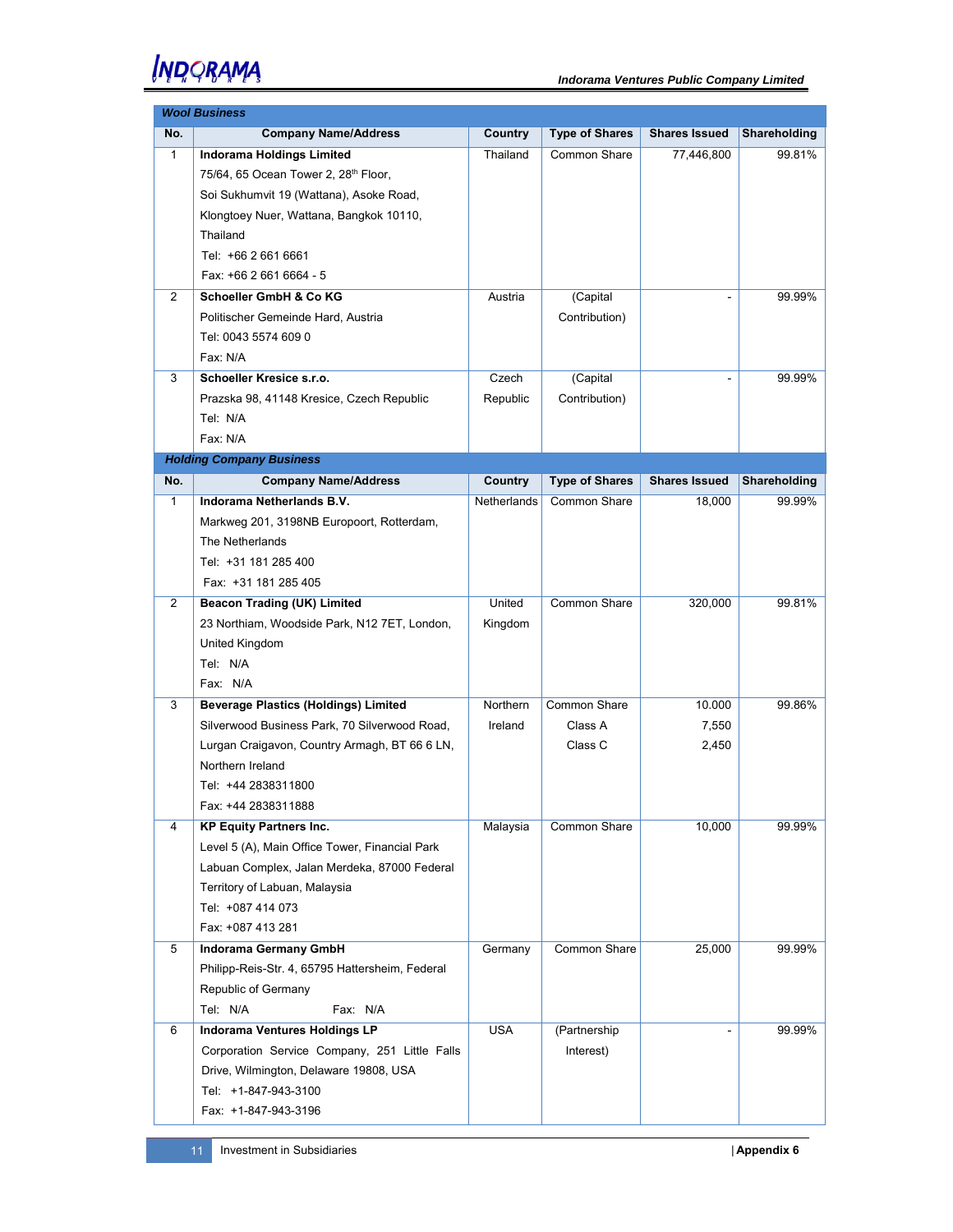| 7  | Indorama Ventures USA Holdings LP              | <b>USA</b>     | (Partnership        |         | 99.99% |
|----|------------------------------------------------|----------------|---------------------|---------|--------|
|    | Corporation Service Company, 251 Little Falls  |                | Interest)           |         |        |
|    |                                                |                |                     |         |        |
|    | Drive, Wilmington, Delaware 19808, USA         |                |                     |         |        |
|    | Tel: +1-847-943-3100                           |                |                     |         |        |
|    | Fax: +1-847-943-3196                           |                |                     |         |        |
| 8  | <b>Indorama Ventures Performance Fibers</b>    | <b>USA</b>     | (Membership         |         | 99.99% |
|    | <b>Holdings USA, LLC</b>                       |                | Interest)           |         |        |
|    | Corporation Service Company, 251 Little Falls  |                |                     |         |        |
|    | Drive, Wilmington, Delaware 19808, USA         |                |                     |         |        |
|    | Tel: +1 302 636-5401                           |                |                     |         |        |
|    | Fax: +1 302 636-5454                           |                |                     |         |        |
| 9  | <b>FiberVisions Corporation</b>                | <b>USA</b>     | Common Share        | 1,000   | 99.99% |
|    | Corporation Service Company, 251 Little Falls  |                |                     |         |        |
|    | Drive, Wilmington, Delaware 19808 USA          |                |                     |         |        |
|    | Tel: +1 678 578 7240                           |                |                     |         |        |
|    | Fax: +1 678 578 7276                           |                |                     |         |        |
| 10 | <b>FiberVisions (China) A/S</b>                | Denmark        | <b>Common Share</b> | 100,000 | 99.99% |
|    | Engdraget 22, Varde Denmark, DK-6800,          |                |                     |         |        |
|    | Denmark                                        |                |                     |         |        |
|    | Tel: +45 7994 2200                             |                |                     |         |        |
|    | Fax: +45 7994 2201                             |                |                     |         |        |
| 11 | <b>ES FiberVisions Holdings ApS</b>            | <b>Denmark</b> | <b>Common Share</b> | 48,500  | 50.00% |
|    | Engdraget 22, Varde Denmark, DK- 6800,         |                |                     |         |        |
|    | Denmark                                        |                |                     |         |        |
|    | Tel: +45 7994 2200                             |                |                     |         |        |
|    | Fax: +45 7994 2201                             |                |                     |         |        |
| 12 | Indorama Ventures OGL Holdings LP              | <b>USA</b>     | (Partnership        |         | 99.99% |
|    | Corporation Service Company, 251 Little Falls  |                | Interest)           |         |        |
|    | Drive, Wilmington, Delaware 19808, USA         |                |                     |         |        |
|    | Tel: +1-847-943-3100                           |                |                     |         |        |
|    | Fax: +1-847-943-3196                           |                |                     |         |        |
| 13 | FiberVisions, L.P.                             | <b>USA</b>     | (Partnership        |         | 99.99% |
|    | Corporation Service Company, 251 Little Falls  |                | Interest)           |         |        |
|    | Drive, Wilmington, Delaware 19808 USA          |                |                     |         |        |
|    | Tel: +1 302 658-7581                           |                |                     |         |        |
|    | Fax: +1 302 655-2480                           |                |                     |         |        |
| 14 | <b>ES FiberVisions, Inc.</b>                   | <b>USA</b>     | Common Share        | 100     | 50.00% |
|    | Corporation Service Company, 251 Little Falls  |                |                     |         |        |
|    | Drive, Wilmington, Delaware 19808 USA          |                |                     |         |        |
|    | Tel: +1 302 636 5401                           |                |                     |         |        |
|    | Fax: +1 302 636 5454                           |                |                     |         |        |
| 15 | IVL Holding, S. de R.L. de C.V.                | Mexico         | <b>Equity Quota</b> | 2       | 99.99% |
|    | Avenida Prolongación Paseo de la Reforma 1015, |                | Series A            |         |        |
|    | Torre A piso 2, Colonia Santa Fe Cuajimalpa CP |                |                     |         |        |
|    | 05348, Delegación Cuajimalpa de Morelos,       |                |                     |         |        |
|    | Ciudad de México, México                       |                |                     |         |        |
|    | Tel: +52 55 91775700                           |                |                     |         |        |
|    | Fax: +52 55 52924919                           |                |                     |         |        |
|    |                                                |                |                     |         |        |
|    |                                                |                |                     |         |        |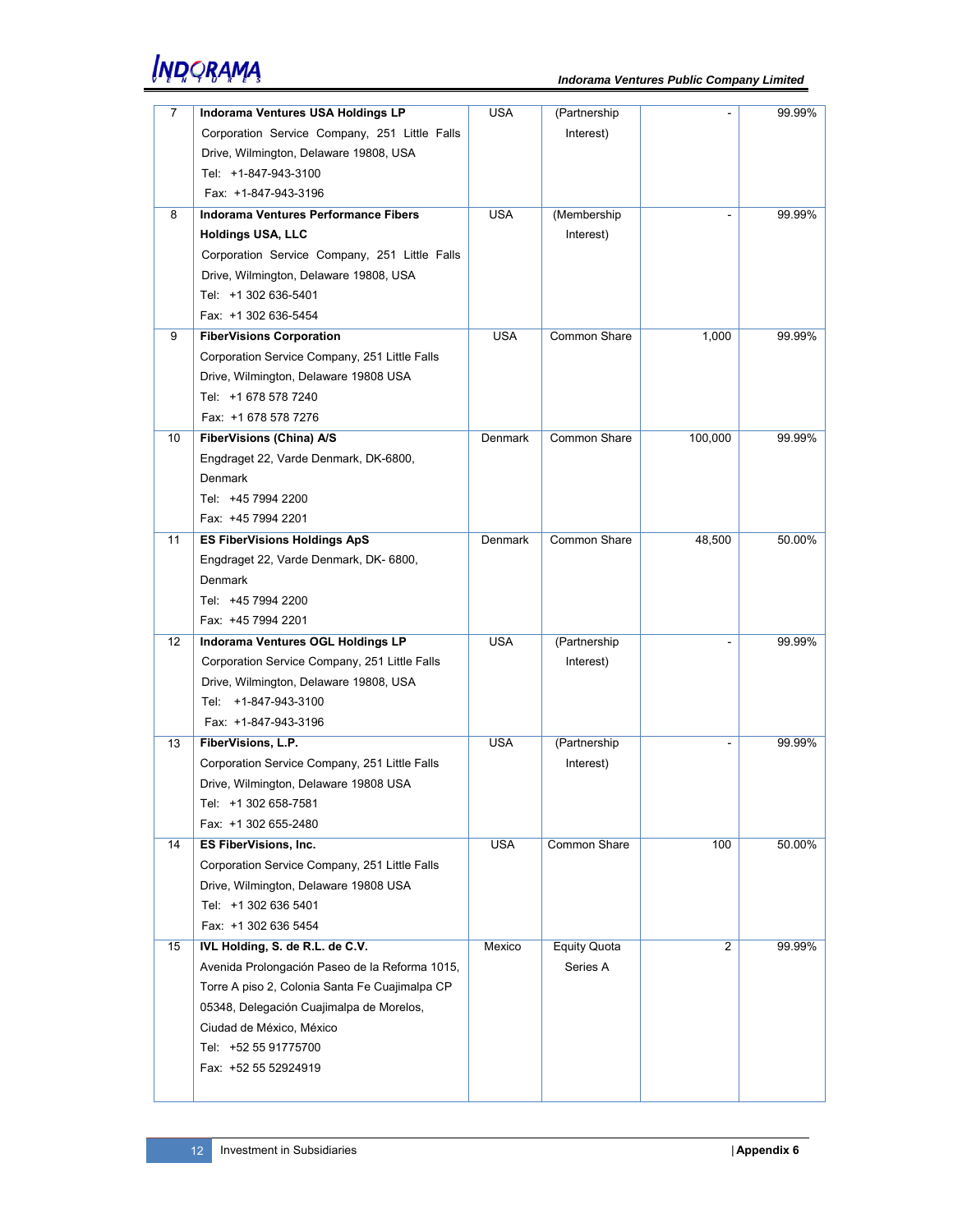| 16 | <b>Indorama Ventures Polyholding LLC</b>      | USA         | (Membership         |             | 99.99% |
|----|-----------------------------------------------|-------------|---------------------|-------------|--------|
|    | Corporation Service Company, 251 Little Falls |             | Interest)           |             |        |
|    | Drive, Wilmington, Delaware 19808, USA        |             |                     |             |        |
|    | Tel: +1 256 308 1180                          |             |                     |             |        |
|    | Fax: +1 256 341 5926                          |             |                     |             |        |
| 17 | Indorama Polymers (USA) LLC                   | <b>USA</b>  | (Membership         |             | 99.99% |
|    | Corporation Service Company, 251 Little Falls |             | Interest)           |             |        |
|    | Drive, Wilmington, Delaware 19808 USA         |             |                     |             |        |
|    | Tel: +1 256 308 1180                          |             |                     |             |        |
|    | Fax: +1 256 341 5926                          |             |                     |             |        |
| 18 | <b>Indorama Ventures USA LLC</b>              | <b>USA</b>  | (Membership         |             | 99.99% |
|    | Corporation Service Company, 251 Little Falls |             | Interest)           |             |        |
|    | Drive, Wilmington, Delaware 19808, USA        |             |                     |             |        |
|    | Tel: +1 256 308 1180                          |             |                     |             |        |
|    | Fax: +1 256 341 5926                          |             |                     |             |        |
|    |                                               |             |                     |             |        |
| 19 | <b>IVL Belgium N.V.</b>                       | Belgium     | Common Share        | 30,615      | 99.99% |
|    | Jules Bordetlaan 160, 1140 Evere, Belgium     |             |                     |             |        |
|    | Tel: N/A                                      |             |                     |             |        |
|    | Fax: N/A                                      |             |                     |             |        |
| 20 | Performance Fibers Holdings Finance, Inc.     | <b>USA</b>  | <b>Common Share</b> | 1,000       | 99.99% |
|    | Corporation Service Company, 251 Little Falls |             |                     |             |        |
|    | Drive, Wilmington, Delaware 19808 USA         |             |                     |             |        |
|    | Tel: +1 678 578 7240                          |             |                     |             |        |
|    | Fax: +1 678 578 7276                          |             |                     |             |        |
|    | Performance Fibers Asia Holdings, LLC         | <b>USA</b>  | (Membership         |             | 99.99% |
| 21 |                                               |             |                     |             |        |
|    | Corporation Service Company, 251 Little Falls |             | Interest)           |             |        |
|    | Drive, Wilmington, Delaware 19808 USA         |             |                     |             |        |
|    | Tel: +1 678 578 7240                          |             |                     |             |        |
|    | Fax: +1 678 578 7276                          |             |                     |             |        |
| 22 | Performance Fibers Asia, LLC                  | <b>USA</b>  | (Membership)        |             | 99.99% |
|    | Corporation Service Company, 251 Little Falls |             | Interest)           |             |        |
|    |                                               |             |                     |             |        |
|    | Drive, Wilmington, Delaware 19808 USA         |             |                     |             |        |
|    | Tel: +1 678 578 7240                          |             |                     |             |        |
|    | Fax: +1 678 578 7276                          |             |                     |             |        |
| 23 | Indorama Ventures Northern Investments Inc.   | Canada      | Class A             | 10,401      | 99.99% |
|    | 10200 rue Sherbrooke E., Montreal-Est,        |             | Class B             | 149,889,750 |        |
|    | Quebec H1B 1B4, Canada                        |             | Class C             | 256,766,500 |        |
|    | Tel: +1(514) 645 7887 (365)                   |             |                     |             |        |
|    | Fax: +1 514 645 9115                          |             |                     |             |        |
| 24 | Indorama Ventures Gestion Inc.                | Canada      | Common Share        | 100         | 99.99% |
|    | 10200 rue Sherbrooke E., Montreal-Est,        |             |                     |             |        |
|    | Quebec H1B 1B4, Canada                        |             |                     |             |        |
|    | Tel: +1(514) 645 7887 (365)                   |             |                     |             |        |
|    | Fax: +1 514 645 9115                          |             |                     |             |        |
| 25 | Indorama Ventures Dutch Investments B.V.      | Netherlands | Common Share        | 8,914,320   | 51.00% |
|    | Markweg 201, 3198NB Europoort, Rotterdam, The |             |                     |             |        |
|    | Netherlands                                   |             |                     |             |        |
|    | Tel: +31 181 285 400                          |             |                     |             |        |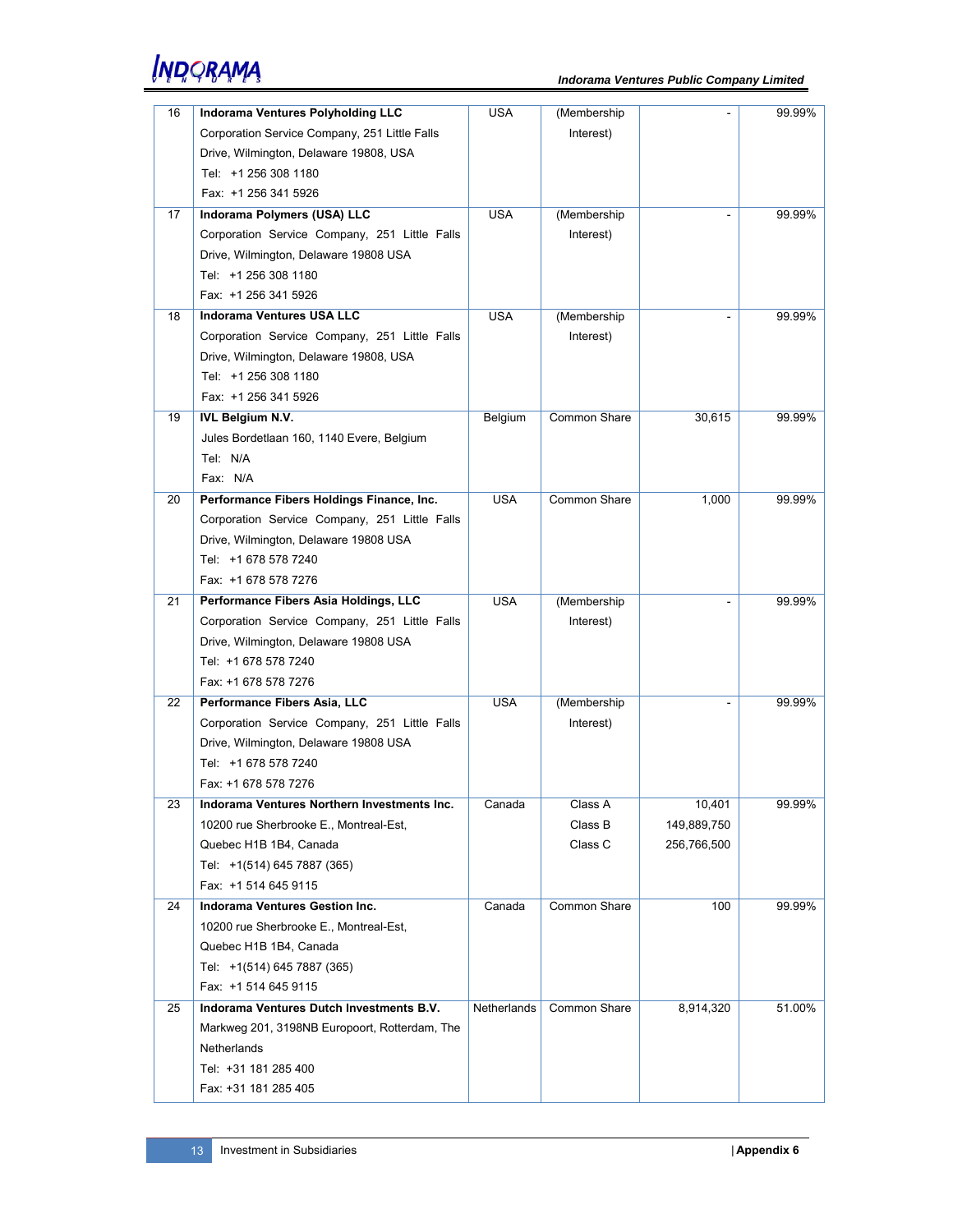| 26 | <b>Indorama Ventures Investments USA LLC</b>               | <b>USA</b> | (Membership   |                | 51.00% |
|----|------------------------------------------------------------|------------|---------------|----------------|--------|
|    | Corporation Service Company, 251 Little Falls              |            | Interest)     |                |        |
|    | Drive, Wilmington, Delaware 19808, USA                     |            |               |                |        |
|    | Tel: +1 302 636 5401                                       |            |               |                |        |
|    | Fax: +1 302 636 5454                                       |            |               |                |        |
| 27 | Indorama Ventures Olefins Holding LLC                      | <b>USA</b> | (Membership   | $\overline{a}$ | 99.99% |
|    | Corporation Service Company, 251 Little Falls              |            | Interest)     |                |        |
|    | Drive, Wilmington, Delaware 19808, USA                     |            |               |                |        |
|    | Tel: +1 302 636 5401                                       |            |               |                |        |
|    | Fax: +1 302 636 5454                                       |            |               |                |        |
| 28 | <b>Glanzstoff Holding (Hong Kong) Limited</b>              | Hong Kong- | Common Share  | 100            | 99.99% |
|    | Unit 1301, 13/F. Chung Nam Building, 1 Lockhart            | China      |               |                |        |
|    | Road, Wanchai, Hong Kong                                   |            |               |                |        |
|    | Tel: + 852 2153 9718                                       |            |               |                |        |
|    |                                                            |            |               |                |        |
|    | Fax: +852 2117 1879<br><b>Glanzstoff Industries S.r.I.</b> |            |               |                | 99.99% |
| 29 |                                                            | Italy      | Quota         | 10,000         |        |
|    | Pizzighettone, Via G.B. Pirelli, 56, Italy                 |            |               |                |        |
|    | Tel: +39 0372 738011                                       |            |               |                |        |
|    | Fax: +39 0372 730001                                       |            |               |                |        |
| 30 | Indorama Ventures Spain S.L.                               | Spain      | Common Share  | 10,000         | 99.99% |
|    | Poligono Industrial Guadarranque, S/N, 11360 San           |            |               |                |        |
|    | Roque, Cadiz, Spain                                        |            |               |                |        |
|    | Tel: N/A                                                   |            |               |                |        |
|    | Fax: N/A                                                   |            |               |                |        |
| 31 | Indorama Ventures Corpus Christi Holding LLC               | <b>USA</b> | (Membership   |                | 99.99% |
|    | Corporation Service Company, 251 Little Falls              |            | Interest)     |                |        |
|    | Drive, Wilmington, Delaware 19808, USA                     |            |               |                |        |
|    | Tel: N/A                                                   |            |               |                |        |
|    | Fax: N/A                                                   |            |               |                |        |
| 32 | Avgol Industries 1953 Ltd.                                 | Israel     | Common Share  | 304,221,602    | 65.96% |
|    | 9 Shimshon st., 7th Floor, Lexus House, Petah              |            |               |                |        |
|    | Tikva, 4952707, Israel                                     |            |               |                |        |
|    | Tel: 972-3-9061555                                         |            |               |                |        |
|    | Fax: 972-3-9364376                                         |            |               |                |        |
| 33 | Indorama Austria GmbH                                      | Austria    | (Capital      |                | 99.99% |
|    | Politischer Gemeinde Hard, Austria                         |            | Contribution) |                |        |
|    | Tel: N/A                                                   |            |               |                |        |
|    | Fax: N/A                                                   |            |               |                |        |
| 34 | AE BG AlphaOmega Holding GmbH                              | Austria    | (Capital      | $\overline{a}$ | 99.99% |
|    | Politischer Gemeinde Hard, Austria                         |            | Contribution) |                |        |
|    | Tel: N/A<br>Fax: N/A                                       |            |               |                |        |
| 35 | UTT Beteiligungsgesellschaft mbH                           | Germany    | Common Share  | 100,000        | 79.99% |
|    | Robert-Steiger-Straße 111, 86381 Krumbach,                 |            |               |                |        |
|    | Federal Republic of Germany                                |            |               |                |        |
|    | Tel: $+49(0)$ 82 82 - 8 97-0                               |            |               |                |        |
|    | Fax: $+49(0)$ 82 82 - 8 97-100                             |            |               |                |        |
| 36 | UTT Admin GmbH Robert-Steiger-Straße 111,                  | Germany    | Common Share  | 50,000         | 79.99% |
|    | 86381 Krumbach, Federal Republic of Germany                |            |               |                |        |
|    | Tel: $+49(0)$ 82 82 - 8 97-0                               |            |               |                |        |
|    | Fax: $+49(0)$ 82 82 - 8 97-100                             |            |               |                |        |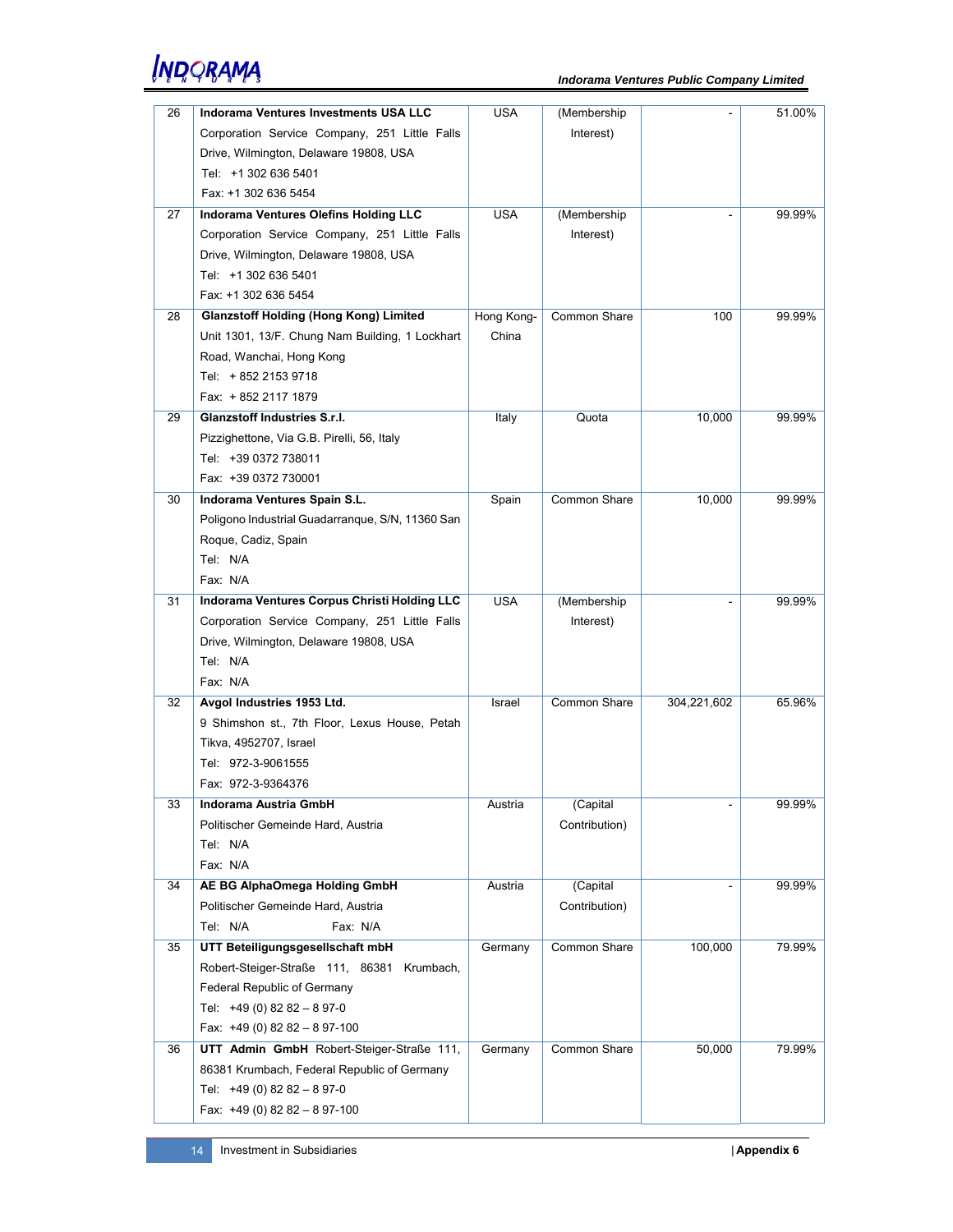| 37             | Indorama Ventures Holdings PTY Ltd                  | Australia   | Common Share          | 52,315,172           | 99.99%              |
|----------------|-----------------------------------------------------|-------------|-----------------------|----------------------|---------------------|
|                | 61 Market Road, Brooklyn, Victoria, 3012 Australia  |             |                       |                      |                     |
|                | Tel: N/A                                            |             |                       |                      |                     |
|                | Fax: N/A                                            |             |                       |                      |                     |
| 38             | <b>Autofil Holdings Limited</b>                     | United      | Common Share          | 594,090              | 99.99%              |
|                | Robinia House, High Street, Tutbury, Staffordshire, | Kingdom     |                       |                      |                     |
|                | DE13 9LS, United Kingdom Tel:<br>+ 44 7909          |             |                       |                      |                     |
|                | 746641                                              |             |                       |                      |                     |
|                | Fax: N/A                                            |             |                       |                      |                     |
| 39             | Indorama Ventures Netherlands Oxides B.V.           | Netherlands | Common Share          | 10,000               | 99.99%              |
|                | Markweg 201, 3198 NB, Europoort, Harbour no.        |             |                       |                      |                     |
|                | 6347, Rotterdam, the Netherlands                    |             |                       |                      |                     |
|                | Tel: +311 812 85400                                 |             |                       |                      |                     |
|                | Fax: +311 81 285 405                                |             |                       |                      |                     |
|                | <b>International Headquarter Business</b>           |             |                       |                      |                     |
|                |                                                     |             |                       |                      | <b>Shareholding</b> |
| No.            | <b>Company Name/Address</b>                         | Country     | <b>Type of Shares</b> | <b>Shares Issued</b> |                     |
| $\mathbf{1}$   | Indorama Ventures Global Services Limited           | Thailand    | <b>Common Share</b>   | 4,275,791,662        | 99.99%              |
|                | 75/80-81 Ocean Tower 2, 32 <sup>nd</sup> Floor,     |             |                       |                      |                     |
|                | Soi Sukhumvit 19 (Wattana), Asoke Road,             |             |                       |                      |                     |
|                | Klongtoey Nuer, Wattana, Bangkok 10110,             |             |                       |                      |                     |
|                | Thailand                                            |             |                       |                      |                     |
|                | Tel: +66 2 661 6661                                 |             |                       |                      |                     |
|                | Fax: $+6626616664-5$                                |             |                       |                      |                     |
|                | <b>Trading &amp; Services Business</b>              |             |                       |                      |                     |
| No.            | <b>Company Name/Address</b>                         | Country     | <b>Type of Shares</b> | <b>Shares Issued</b> | Shareholding        |
|                |                                                     |             |                       |                      |                     |
| $\mathbf{1}$   | <b>IVL Singapore Pte. Ltd.</b>                      | Singapore   | Common Share          | 19,000,000           | 99.91%              |
|                | 9 Raffles Place, #27-00 Republic Plaza,             |             |                       |                      |                     |
|                | Singapore 048619                                    |             |                       |                      |                     |
|                | Tel: N/A                                            |             |                       |                      |                     |
|                | Fax: N/A                                            |             |                       |                      |                     |
| $\overline{2}$ |                                                     | Lithuania   | Common Share          | 725,088              | 99.91%              |
|                | <b>UAB Indorama Polymers Europe</b>                 |             |                       |                      |                     |
|                | Metalo G.16, LT-94102 Klaipeda,                     |             |                       |                      |                     |
|                | Republic of Lithuania<br>Tel: + 370 46 300 749      |             |                       |                      |                     |
|                |                                                     |             |                       |                      |                     |
|                | Fax: + 31 181 285 405                               |             |                       |                      |                     |
| 3              | <b>UAB Indorama Holdings Europe</b>                 | Lithuania   | Common Share          | 1,173,952            | 99.81%              |
|                | Metalo G.16, LT-94102 Klaipeda,                     |             |                       |                      |                     |
|                | Republic of Lithuania                               |             |                       |                      |                     |
|                | Tel: + 370 46 300749                                |             |                       |                      |                     |
|                | Fax: +370 46 314323                                 |             |                       |                      |                     |
| $\overline{4}$ | <b>Indorama Trading (UK) Limited</b>                | United      | Common Share          | 10,000               | 99.81%              |
|                | 23 Northiam, Woodside Park, N12 7ET, London,        | Kingdom     |                       |                      |                     |
|                | United Kingdom                                      |             |                       |                      |                     |
|                | Tel: N/A                                            |             |                       |                      |                     |
|                | Fax: N/A                                            |             |                       |                      |                     |
| 5              | <b>Indorama Trading AG</b>                          | Switzerland | Common Share          | 100                  | 99.81%              |
|                | c/o RA Mauro Locarnini, Anwaltsbüro Locarnini,      |             |                       |                      |                     |
|                | Talstrasse 39, CH-8001 Zürich, Switzerland          |             |                       |                      |                     |
|                | Tel: N/A                                            |             |                       |                      |                     |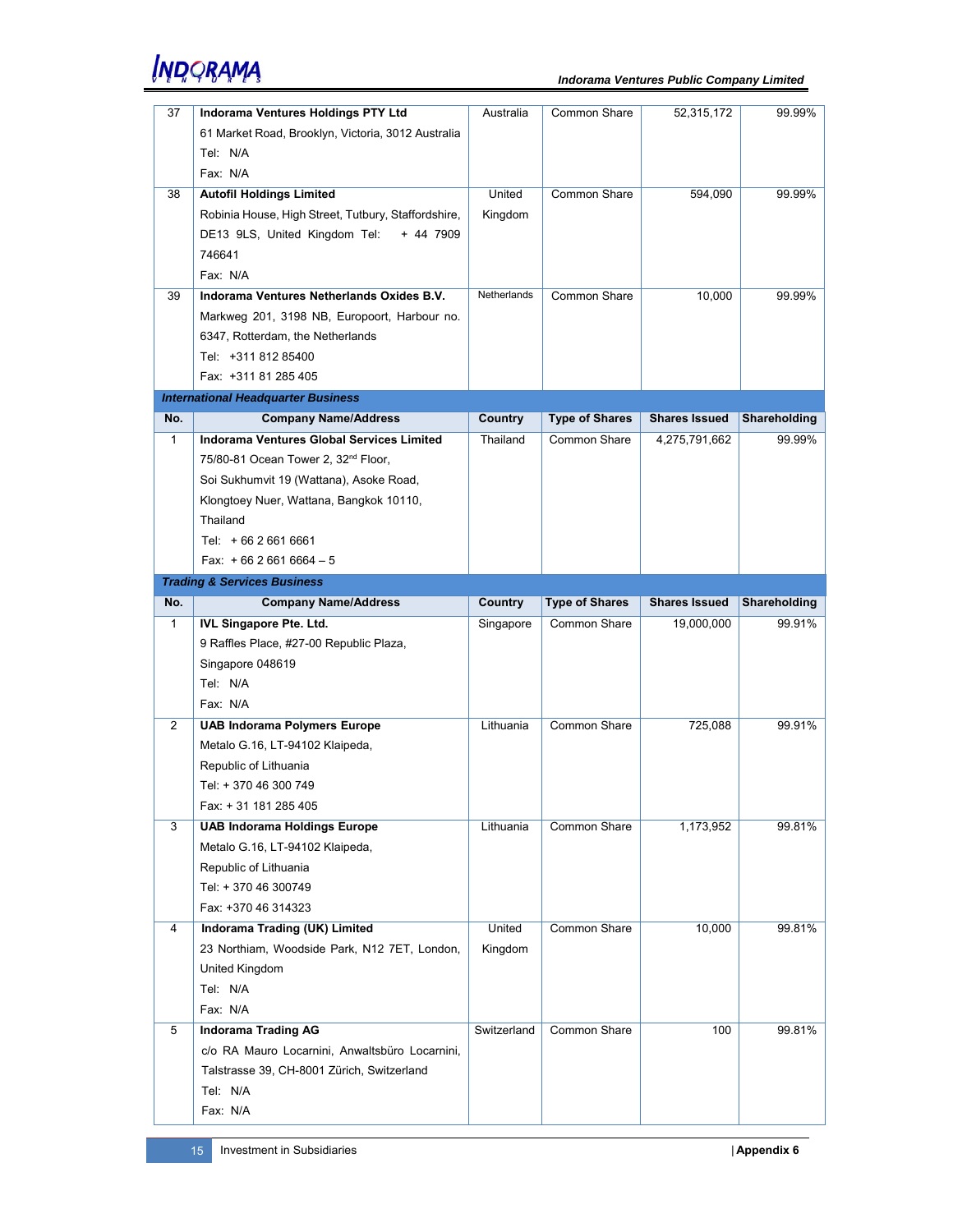| 6  | PHP-Shenma Air Bag Yarn Marketing             | China      | (Capital            |                | 40.80% |
|----|-----------------------------------------------|------------|---------------------|----------------|--------|
|    | (Shanghai) Co., Ltd.                          |            | Contribution)       |                |        |
|    | China Merchants Plaza, East Building, Room    |            |                     |                |        |
|    | 1107, No. 333 Cheng Du Road (North), Shanghai |            |                     |                |        |
|    | 200041, People's Republic of China            |            |                     |                |        |
|    | Tel: +49 6022 81 2552                         |            |                     |                |        |
|    | Fax: +49 6022 81 31 2552                      |            |                     |                |        |
| 7  | ES FiberVisions Shanghai Co., Ltd.            | China      | (Capital            |                | 50.00% |
|    | Room 2401-B, Manpo Plaza, 500 Yan An West     |            | Contribution)       |                |        |
|    | Road, Shanghai, People's Republic of China    |            |                     |                |        |
|    |                                               |            |                     |                |        |
|    | Tel: +86-(0)21-6212-5877                      |            |                     |                |        |
|    | Fax: +86-(0)21-6226-8829                      |            |                     |                |        |
| 8  | Performance Fibers (Kaiping) Trading          | China      | (Capital            |                | 99.99% |
|    | <b>Company Limited</b>                        |            | Contribution)       |                |        |
|    | No.3 Hongqiao Road Kaiping, Guangdong         |            |                     |                |        |
|    | Province, People's Republic of China          |            |                     |                |        |
|    | Tel: +86 750 2201707                          |            |                     |                |        |
|    | Fax: +86 750 2218093                          |            |                     |                |        |
| 9  | <b>TTI GmbH</b>                               | Germany    | Common Share        | 25,100         | 40.00% |
|    | Kasinostr. 19 - 21, 42103 Wuppertal, Federal  |            |                     |                |        |
|    | Republic of Germany                           |            |                     |                |        |
|    | Tel: +49 6022 81 2552                         |            |                     |                |        |
|    | Fax: +49 6022 81 31 2552                      |            |                     |                |        |
| 10 | ES FiberVisions Co., Ltd.                     | Japan      | Common Share        | 200            | 50.00% |
|    | 3-3-23 Nakanoshima, Kita-Ku, Osaka 530-0005,  |            |                     |                |        |
|    | Japan                                         |            |                     |                |        |
|    | Tel: +81 6 6441 3307                          |            |                     |                |        |
|    | Fax: +81 6 6441 3347                          |            |                     |                |        |
| 11 | <b>ES Fiber Visions Limited Partnership</b>   | <b>USA</b> | (Partnership        |                | 50.00% |
|    | Corporation Service Company, 112 North Curry  |            | Interest)           |                |        |
|    | Street, Carson City, Nevada, 89703, USA.      |            |                     |                |        |
|    | Tel: +1 (706) 357 5100                        |            |                     |                |        |
|    | Fax: +1 (706) 966 4247                        |            |                     |                |        |
| 12 | Indorama Ventures Alphapet Holdings, Inc.     | <b>USA</b> | Common Share        | 100            | 99.99% |
|    | Corporation Service Company, 251 Little Falls |            |                     |                |        |
|    | Drive, Wilmington, Delaware 19808 USA         |            |                     |                |        |
|    | Tel: +1 256 308 1180                          |            |                     |                |        |
|    | Fax: +1 256 341 5926                          |            |                     |                |        |
| 13 | <b>ES FiberVisions ApS</b>                    | Denmark    | Common Share        | 10,000         | 50.00% |
|    | Engdraget 22, Varde Denmark, DK- 6800         |            |                     |                |        |
|    | Tel: +45 7994 2200                            |            |                     |                |        |
|    | Fax: +45 7994 2201                            |            |                     |                |        |
| 14 | Indorama Ventures Polycom, S. de R.L. de      | Mexico     | <b>Equity Quota</b> | $\overline{2}$ | 99.99% |
|    | C.V.                                          |            | Class I             |                |        |
|    | Avenida Prolongación Paseo De La Reforma      |            |                     |                |        |
|    | 1015, Torre A piso 2, Colonia Santa Fe        |            |                     |                |        |
|    | Cuajimalpa CP 05348, Delegación Cuajimalpa de |            |                     |                |        |
|    | Morelos, Ciudad de México, México             |            |                     |                |        |
|    | Tel: +52 55 91775700                          |            |                     |                |        |
|    | Fax: +52 55 52924919                          |            |                     |                |        |
|    |                                               |            |                     |                |        |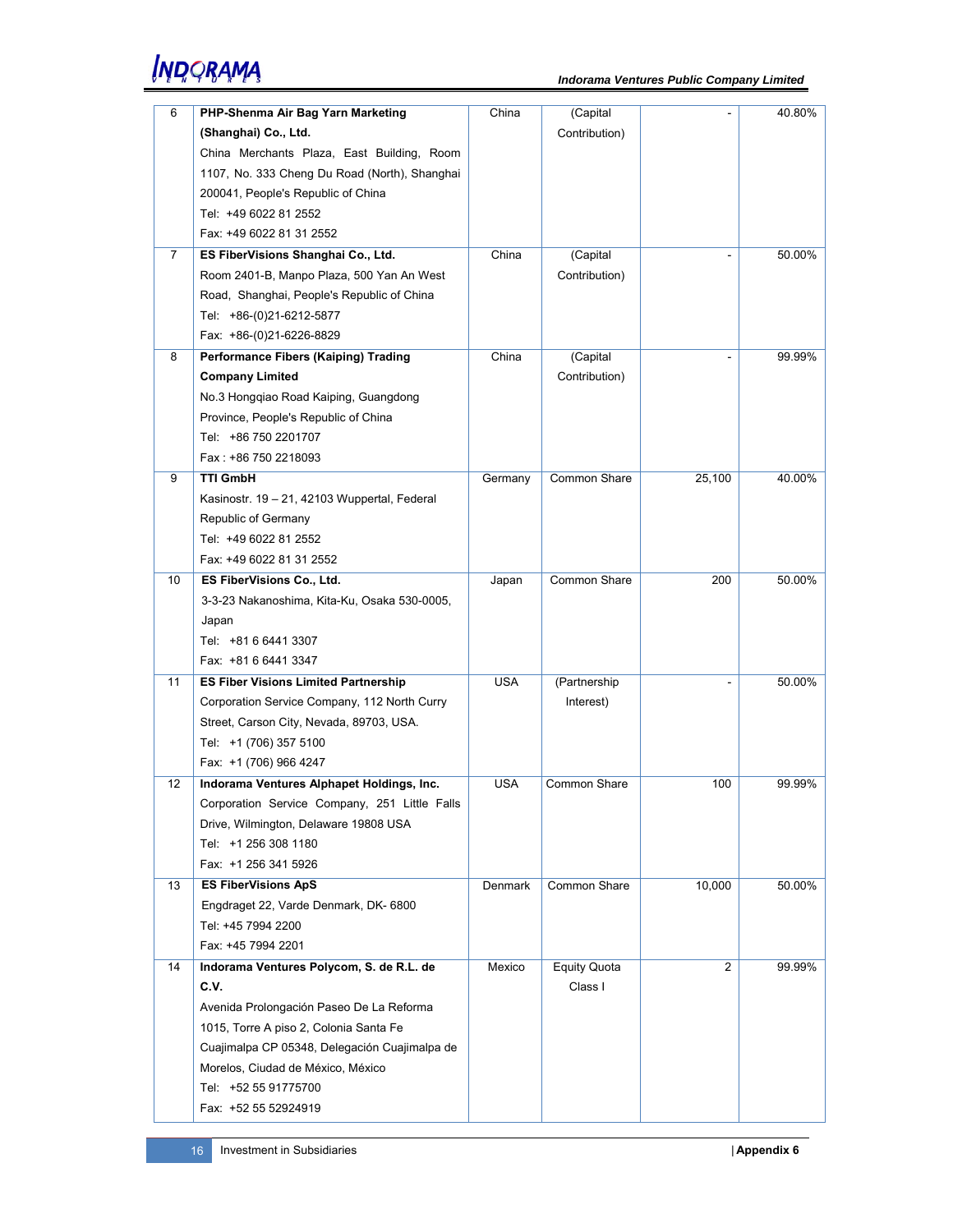| 15 | Performance Fibers (Hongkong) Limited          | Hong Kong- | <b>Common Share</b> | 1,000   | 99.99% |
|----|------------------------------------------------|------------|---------------------|---------|--------|
|    | Unit 3604, 36/F, AIA Tower, 183 Electric Road, | China      |                     |         |        |
|    | North Point, Hong Kong                         |            |                     |         |        |
|    | Tel: +852 2566-1918                            |            |                     |         |        |
|    | Fax: + 852 2110 0033                           |            |                     |         |        |
| 16 | <b>ES FiberVisions Hong Kong Limited</b>       | Hong Kong- | Common Share        | 616,010 | 50.00% |
|    | Unit No. 2810. 28/F, The Metropolis Tower, 10  | China      |                     |         |        |
|    | Metropolis Drive, Hunghom, Kowloon,            |            |                     |         |        |
|    | Hong Kong                                      |            |                     |         |        |
|    | Tel: +852 2970 5555                            |            |                     |         |        |
|    | Fax: +852 2970 5678                            |            |                     |         |        |
| 17 | 4200144 Canada Inc.                            | Canada     | Class A             | 100     | 99.99% |
|    |                                                |            |                     |         |        |
|    | 3400 First Canadian Centre, 350 - 7th Avenue   |            |                     |         |        |
|    | SW, Calgary, Alberta T2P 3N9, Canada           |            |                     |         |        |
|    | Tel: +1(514) 645 7887 (365)                    |            |                     |         |        |
|    | Fax: +1 (514) 645 9115                         |            |                     |         |        |
| 18 | Indorama Ventures Exporter Inc.                | <b>USA</b> | Common Share        | 2,500   | 99.99% |
|    | Corporation Service Company, 251 Little Falls  |            |                     |         |        |
|    | Drive, Wilmington, Delaware 19808, USA         |            |                     |         |        |
|    | Tel: +1-864-579-5750                           |            |                     |         |        |
|    | Fax: +1-964-579-5166                           |            |                     |         |        |
| 19 | <b>Glanzstoff Services S.A.S.</b>              | France     | Common Share        | 82,195  | 99.99% |
|    | Pôle Europeen de Développement, 54810          |            |                     |         |        |
|    | Longlaville, France                            |            |                     |         |        |
|    | Tel: +33 3 82 44 80 00                         |            |                     |         |        |
|    | Fax: +33 3 82 44 56 82                         |            |                     |         |        |
| 20 | <b>Glanzstoff Industries S.A.</b>              | Luxembourg | Common Share        | 960,000 | 99.99% |
|    | Rue Schwarzenhof, 34 L-8452 Steinfort - GD     |            |                     |         |        |
|    |                                                |            |                     |         |        |
|    | Luxembourg                                     |            |                     |         |        |
|    | Tel: +352 399 881 1                            |            |                     |         |        |
|    | Fax: +352 399 881 213                          |            |                     |         |        |
| 21 | <b>Glanzstoff Management GmbH</b>              | Austria    | Common Share        | 500     | 99.99% |
|    | Ernst-Vasovec-Gasse 14 / Top 1.21, A-1210      |            |                     |         |        |
|    | Vienna, Austria                                |            |                     |         |        |
|    | Tel: N/A                                       |            |                     |         |        |
|    | Fax: N/A                                       |            |                     |         |        |
| 22 | Indorama Ventures Portugal Utility -           | Portugal   | Quota               | 1       | 99.99% |
|    | Unipessoal, LDA.                               |            |                     |         |        |
|    | ZILS Zona 2, Lote 2E1, Monte Feio, 7520-064    |            |                     |         |        |
|    | Sines, Portugal                                |            |                     |         |        |
|    | Tel: +351 269 189 000                          |            |                     |         |        |
|    | Fax: +351 269 189 099                          |            |                     |         |        |
|    |                                                |            |                     |         |        |
| 23 | <b>KORDPLAST s.r.o.</b>                        | Czech      | Common Share        | 200,000 | 99.99% |
|    | No. 897, 696 74 Velká nad Velickou, Czech      | Republic   |                     |         |        |
|    | Republic                                       |            |                     |         |        |
|    |                                                |            |                     |         |        |
|    | Tel: N/A                                       |            |                     |         |        |
|    | Fax: N/A                                       |            |                     |         |        |
|    |                                                |            |                     |         |        |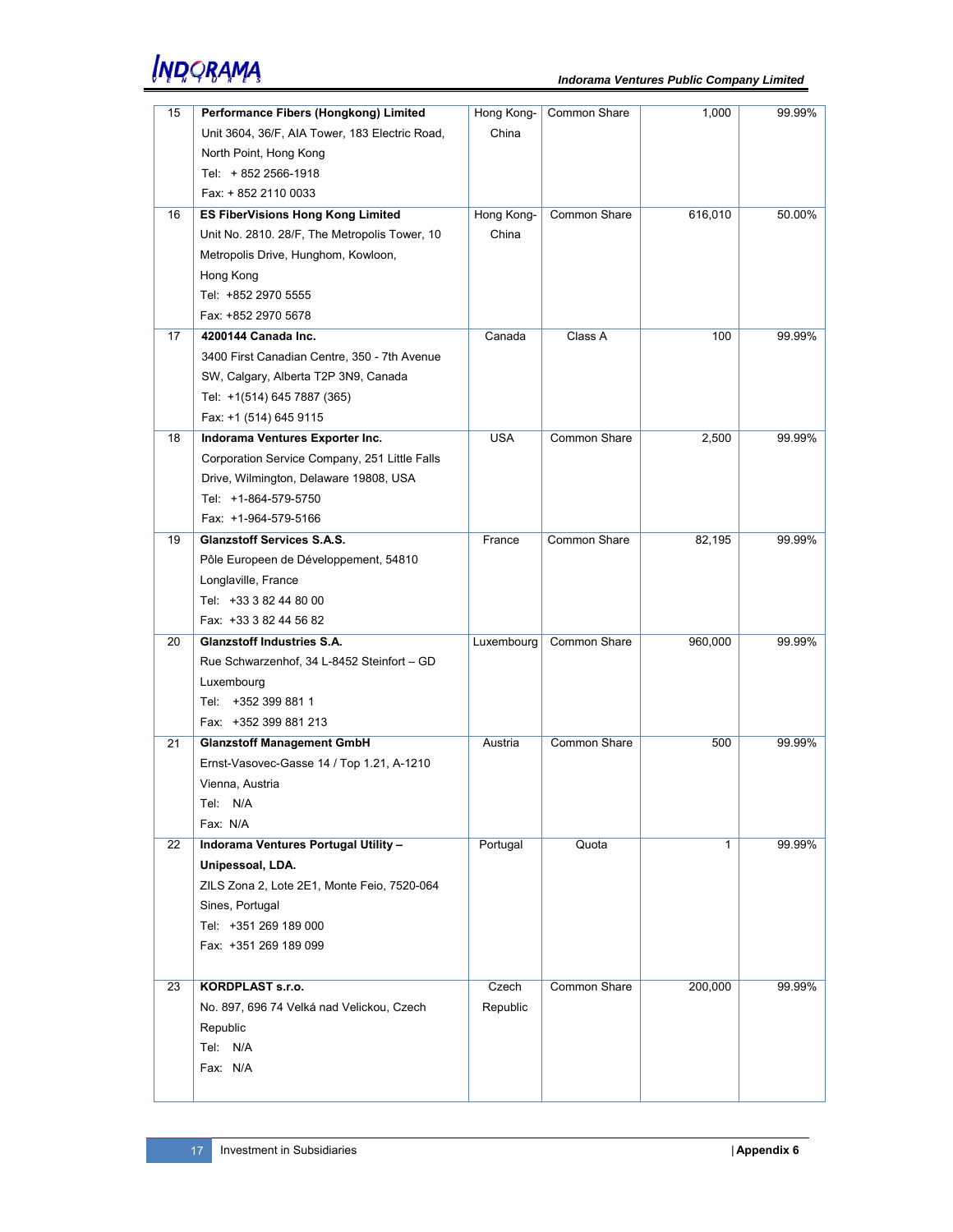| 24             | <b>Indorama Ventures Global Shared Services</b> | India          | Common Share          | 7,000,000                  | 99.98%       |
|----------------|-------------------------------------------------|----------------|-----------------------|----------------------------|--------------|
|                |                                                 |                |                       |                            |              |
|                | <b>Private Limited</b>                          |                |                       |                            |              |
|                | 7th Floor, Tower C-2, IT/ITeS SEZ, Candor       |                |                       |                            |              |
|                | Techspace, BlockDH, Action area 1-D,            |                |                       |                            |              |
|                | New Town, Rajarhat, Kolkata, West Bengal-WB,    |                |                       |                            |              |
|                | 700156, India Tel: 033-68259500 / 033-          |                |                       |                            |              |
|                | 6825980                                         |                |                       |                            |              |
|                | Fax: N/A                                        |                |                       |                            |              |
| 25             | Sinterama Trading (Shanghai) Co., Ltd.          | China          | (Capital              |                            | 99.99%       |
|                | 1804 Zheng Da Cube Edifice, 58 Changliu Road,   |                | Contribution)         |                            |              |
|                | Rudong New Area, Shanghai 200 135, People's     |                |                       |                            |              |
|                | Republic of China                               |                |                       |                            |              |
|                | Tel: +86 21 6854 4230                           |                |                       |                            |              |
|                | Fax: +86 21 6854 4230                           |                |                       |                            |              |
| 26             | Sinterama Asia Limited                          | HongKong-      | <b>Common Share</b>   | 14,286                     | 99.99%       |
|                | Unit B 5/F, Max Share Centre, 373 King's Road,  | China          |                       |                            |              |
|                | North Point, Hong Kong                          |                |                       |                            |              |
|                | Tel: +86 21 6854 4232                           |                |                       |                            |              |
|                | Fax: +86 21 6854 4230                           |                |                       |                            |              |
| 27             | Indorama Ventures Insurance Company USA         | <b>USA</b>     | Common Share          | 100                        | 99.99%       |
|                | Corporation Service Company 2626 Glenwood       |                |                       |                            |              |
|                | Avenue, Suite 550, Raleigh, Wake County, North  |                |                       |                            |              |
|                | Carolina, 27608 USA.                            |                |                       |                            |              |
|                | Tel: +1 980-233-8300                            |                |                       |                            |              |
|                | Fax: +1 980-233-6602                            |                |                       |                            |              |
|                |                                                 |                |                       |                            |              |
|                |                                                 |                |                       |                            |              |
|                | <b>Logistic Business</b>                        |                |                       |                            |              |
| No.            | <b>Company Name/Address</b>                     | <b>Country</b> | <b>Type of Shares</b> | <b>Shares Issued</b>       | Shareholding |
| $\mathbf{1}$   | <b>Indorama Ventures Logistics LLC</b>          | <b>USA</b>     | (Membership           |                            | 99.99%       |
|                | Corporation Service Company, 251 Little Falls   |                | Interest)             |                            |              |
|                | Drive, Wilmington, Delaware 19808, USA          |                |                       |                            |              |
|                | Tel: +1-847-943-3100                            |                |                       |                            |              |
|                | Fax: +1-847-943-3196                            |                |                       |                            |              |
|                | <b>Surfactants &amp; LAB Business</b>           |                |                       |                            |              |
| No.            | <b>Company Name/Address</b>                     | Country        | <b>Type of Shares</b> | Shares Issued Shareholding |              |
| 1              | Indorama Ventures Oxides Ankleshwar Private     | India          | Common Share          | 55,010,000                 | 99.98%       |
|                | Limited                                         |                |                       |                            |              |
|                | 6th Floor, B Wing, Marwah Centre, Krishanlal    |                |                       |                            |              |
|                | Marwah Marg, Andheri (East), Mumbai 400072,     |                |                       |                            |              |
|                | India Tel: 022 69194702/704                     |                |                       |                            |              |
|                | Fax: N/A                                        |                |                       |                            |              |
| $\overline{2}$ | Indorama Ventures Propylene Oxides LLC          | <b>USA</b>     | (Membership           |                            | 99.99%       |
|                | 211 E. 7th Street, Suite 620, Austin, Texas,    |                | Interest)             |                            |              |
|                | 78701 USA                                       |                |                       |                            |              |
|                | Tel: N/A                                        |                |                       |                            |              |
|                | Fax: N/A                                        |                |                       |                            |              |
| 3              | Indorama Ventures Oxides International LLC      | <b>USA</b>     | (Membership           |                            | 99.99%       |
|                | 211 E. 7th Street, Suite 620, Austin, Texas,    |                | Interest)             |                            |              |
|                | 78701 USA                                       |                |                       |                            |              |
|                | Tel: +1 936-257-4207<br>Fax: N/A                |                |                       |                            |              |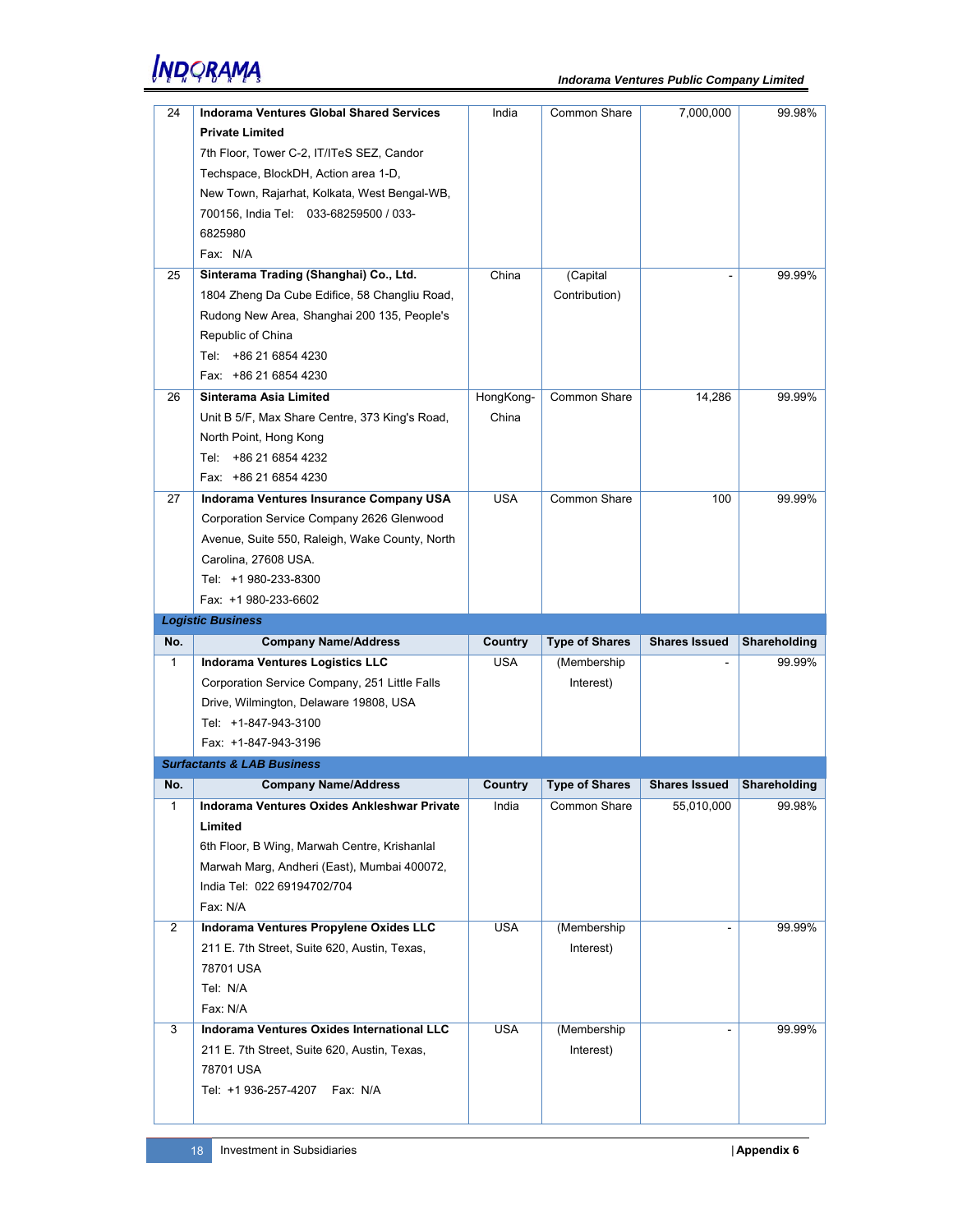|                | <b>Surfactants &amp; LAB Business and EG/EO Business</b>                                         |             |                       |                      |              |
|----------------|--------------------------------------------------------------------------------------------------|-------------|-----------------------|----------------------|--------------|
| No.            | <b>Company Name/Address</b>                                                                      | Country     | <b>Type of Shares</b> | <b>Shares Issued</b> | Shareholding |
| $\mathbf{1}$   | Indorama Ventures Oxides Australia PTY Ltd.                                                      | Australia   | Common Share          | 105,893,449          | 99.99%       |
|                | Market Road, Brooklyn, Victoria, 3012,<br>61                                                     |             |                       |                      |              |
|                | Australia                                                                                        |             |                       |                      |              |
|                | Tel: +61 3 9933 6666                                                                             |             |                       |                      |              |
|                | Fax: +61 3 9933 6000                                                                             |             |                       |                      |              |
|                | Olefins Business, Surfactants & LAB Business, EG/EO Business, EOA Business and PO &MTBE Business |             |                       |                      |              |
| No.            | <b>Company Name/Address</b>                                                                      | Country     | <b>Type of Shares</b> | <b>Shares Issued</b> | Shareholding |
| $\mathbf{1}$   | <b>Indorama Ventures Oxides LLC</b>                                                              | <b>USA</b>  | (Membership           |                      | 99.99%       |
|                | 251 Little Falls Drive, Wilmington, New Castle                                                   |             | Interest)             |                      |              |
|                | Country, Delaware 19808, USA                                                                     |             |                       |                      |              |
|                | Tel: +1 630-818-7816                                                                             |             |                       |                      |              |
|                | Fax: N/A                                                                                         |             |                       |                      |              |
|                | <b>Recycling Business</b>                                                                        |             |                       |                      |              |
| No.            | <b>Company Name/Address</b>                                                                      | Country     | <b>Type of Shares</b> | <b>Shares Issued</b> | Shareholding |
| $\mathbf{1}$   | PETVALUE PHILIPPINES CORPORATION                                                                 | Philippines | Common Share          | 1,000,000,000        | 69.99%       |
|                | 2/F #24 Sotto St., Brgy. Bagumbayan, General                                                     |             |                       |                      |              |
|                | Trias, Cavite, Philippines                                                                       |             |                       |                      |              |
|                | Tel: +6349 572 0379                                                                              |             |                       |                      |              |
|                | Fax: +6349 572 0387                                                                              |             |                       |                      |              |
| $\overline{2}$ | <b>Indorama Ventures Recycling Verdun S.A.S</b>                                                  | France      | Common Share          | 10,000               | 99.99%       |
|                | Zone Industrielle De Regret, 55100 Verdun,                                                       |             |                       |                      |              |
|                | France                                                                                           |             |                       |                      |              |
|                | Tel: (33) 329843232                                                                              |             |                       |                      |              |
| 3              | Fax: (33) 329843104<br>Indorama Ventures Solucoes Sustentaveis                                   | Brazil      | Common Share          |                      | 99.99%       |
|                | Brasil Ltda.                                                                                     |             |                       | 52,518,028           |              |
|                | Rua Jovino Antônio da Silva 250, Building C,                                                     |             |                       |                      |              |
|                | Distrito Industrial, in the city of Juiz de Fora/MG                                              |             |                       |                      |              |
|                | 36092-007/ Brazil                                                                                |             |                       |                      |              |
|                | Tel: +55 11 2111-1388                                                                            |             |                       |                      |              |
|                | Fax: +55 11 2111-1470                                                                            |             |                       |                      |              |
| 4              | Wellman France Recyclage S.A.S.                                                                  | France      | Common Share          | 500                  | 99.99%       |
|                | Zone Industrielle de Regret 55100 Verdun, France                                                 |             |                       |                      |              |
|                | Tel: +33 (0) 971 002 005                                                                         |             |                       |                      |              |
|                | Fax: +33 (0) 329 843 104                                                                         |             |                       |                      |              |
|                |                                                                                                  |             |                       |                      |              |
| 5              | Wellman Neufchateau Recyclage S.A.                                                               | France      | <b>Common Share</b>   | 320,866              | 99.99%       |
|                | Chemin de Grety 88300 Rebeuville, France                                                         |             |                       |                      |              |
|                | Tel: N/A                                                                                         |             |                       |                      |              |
|                | Fax: N/A                                                                                         |             |                       |                      |              |
|                |                                                                                                  |             |                       |                      |              |
| 6              | Indorama Ventures Ecomex, S. de R.L. de C.V.                                                     | Mexico      | <b>Equity Quota</b>   | $\overline{2}$       | 99.99%       |
|                | Carretera Libre a Colotlan 6800. Colonia                                                         |             | Class I               |                      |              |
|                | Extramuros. Zapopan, Jalisco, Mexico                                                             |             |                       |                      |              |
|                | Tel: +(52) 33 1561 3732                                                                          |             |                       |                      |              |
|                | Fax: N/A                                                                                         |             |                       |                      |              |
|                |                                                                                                  |             |                       |                      |              |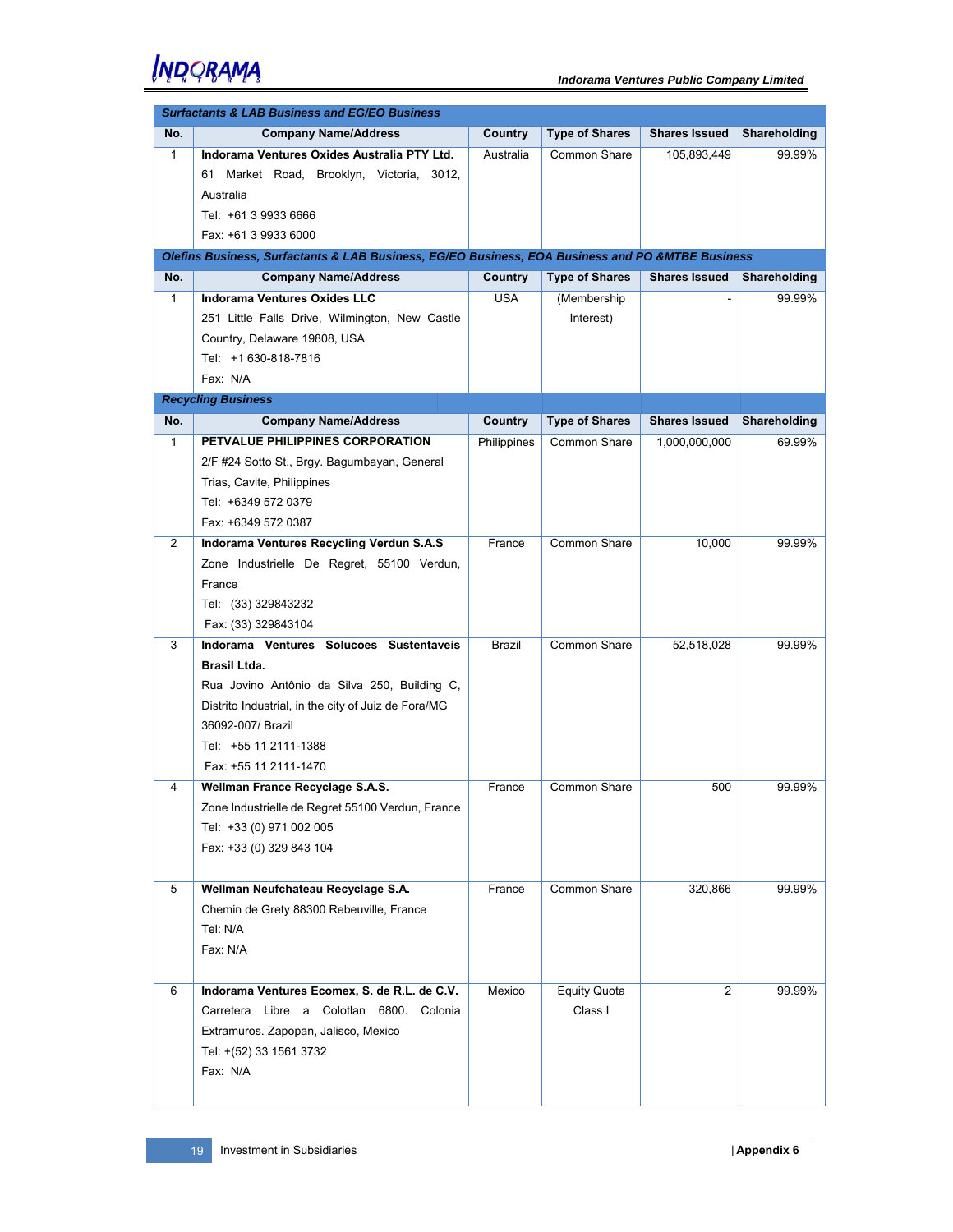| 7              | Indorama Ventures Sustainable Solutions            | USA            | Common Share          | 1,000                | 99.99%       |
|----------------|----------------------------------------------------|----------------|-----------------------|----------------------|--------------|
|                | Fontana, Inc.                                      |                |                       |                      |              |
|                | Corporation Service Company, 251 Little Falls      |                |                       |                      |              |
|                | Drive, Wilmington, Delaware 19808 USA.             |                |                       |                      |              |
|                | Tel: +1 (951) 332-4660                             |                |                       |                      |              |
|                | Fax:+1 (951) 332-4661                              |                |                       |                      |              |
| 8              | <b>Indorama Ventures Sustainable Solutions LLC</b> | <b>USA</b>     | (Membership           |                      | 99.99%       |
|                | 251 Little Falls Drive, Wilmington, New Castle     |                | Interest)             |                      |              |
|                | Country, Delaware 19808 USA                        |                |                       |                      |              |
|                | Tel: +1 256-308-1180                               |                |                       |                      |              |
|                | Fax:+1 256-341-5926                                |                |                       |                      |              |
|                |                                                    |                |                       |                      |              |
| 9              | Indorama Ventures Recycling Poland Sp. zo.o.       | Poland         | Common Share          | 19,000               | 99.99%       |
|                | UI. Konwojowa 96, 43-346 Bielsko Biała, Poland     |                |                       |                      |              |
|                | Tel: +48334974300                                  |                |                       |                      |              |
|                | Fax: +48334974303                                  |                |                       |                      |              |
|                |                                                    |                |                       |                      |              |
| 10             | Indorama Ventures Sustainable Recycling,           | <b>USA</b>     | (Membership           |                      | 99.99%       |
|                | <b>LLC</b>                                         |                | Interest)             |                      |              |
|                | 251 Little Falls Drive, Wilmington, New Castle     |                |                       |                      |              |
|                | Country, Delaware 19808 USA                        |                |                       |                      |              |
|                | Tel: N/A                                           |                |                       |                      |              |
|                | Fax: N/A                                           |                |                       |                      |              |
| 11             | PT. Indorama Ventures Sustainable Solutions        | Indonesia      | Common Share          | 1,500                | 99.99%       |
|                | Indonesia                                          |                |                       |                      |              |
|                | JL. Surya Lestari Kav.1 - 16A, Kawasan Industry    |                |                       |                      |              |
|                | Surya Cipta. Desa Kutamekar, Kec Ciampel,          |                |                       |                      |              |
|                | Karawang, 41361 Jawa Barat, Indonesia              |                |                       |                      |              |
|                | Tel: + 62 267 440501                               |                |                       |                      |              |
|                | Fax: +62 267 440763                                |                |                       |                      |              |
|                | <b>Recycling Business and Holding Business</b>     |                |                       |                      |              |
| No.            | <b>Company Name/Address</b>                        | Country        | <b>Type of Shares</b> | <b>Shares Issued</b> | Shareholding |
| $\mathbf{1}$   | Indorama Ventures Recycling Netherlands            | Netherlands    | <b>Common Share</b>   | 18,000               | 99.99%       |
|                | B.V.                                               |                |                       |                      |              |
|                | Markweg 201, 3198 NB Europoort, Rotterdam,         |                |                       |                      |              |
|                | The Netherlands                                    |                |                       |                      |              |
|                | Tel: +31 181 285 400                               |                |                       |                      |              |
|                | Fax: N/A                                           |                |                       |                      |              |
|                | <b>Non-Operating Business</b>                      |                |                       |                      |              |
| No.            | <b>Company Name/Address</b>                        | <b>Country</b> | <b>Type of Shares</b> | <b>Shares Issued</b> | Shareholding |
| $\mathbf{1}$   | Indorama Polymers Rotterdam B.V.                   | Netherlands    | Common Share          | 18,002               | 99.91%       |
|                | Markweg 201, 3198 NB, Europoort, Harbour           |                |                       |                      |              |
|                | No.6347, Rotterdam, The Netherlands                |                |                       |                      |              |
|                | Tel: +31 181 285 400                               |                |                       |                      |              |
|                | Fax: +31 181 285 405                               |                |                       |                      |              |
| $\overline{2}$ | Indorama Holdings Rotterdam B.V.                   | Netherlands    | Common Share          | 18,002               | 99.81%       |
|                | Markweg 201, 3198 NB, Europoort, Rotterdam,        |                |                       |                      |              |
|                | The Netherlands                                    |                |                       |                      |              |
|                | Tel: +31 181 285 400                               |                |                       |                      |              |
|                |                                                    |                |                       |                      |              |